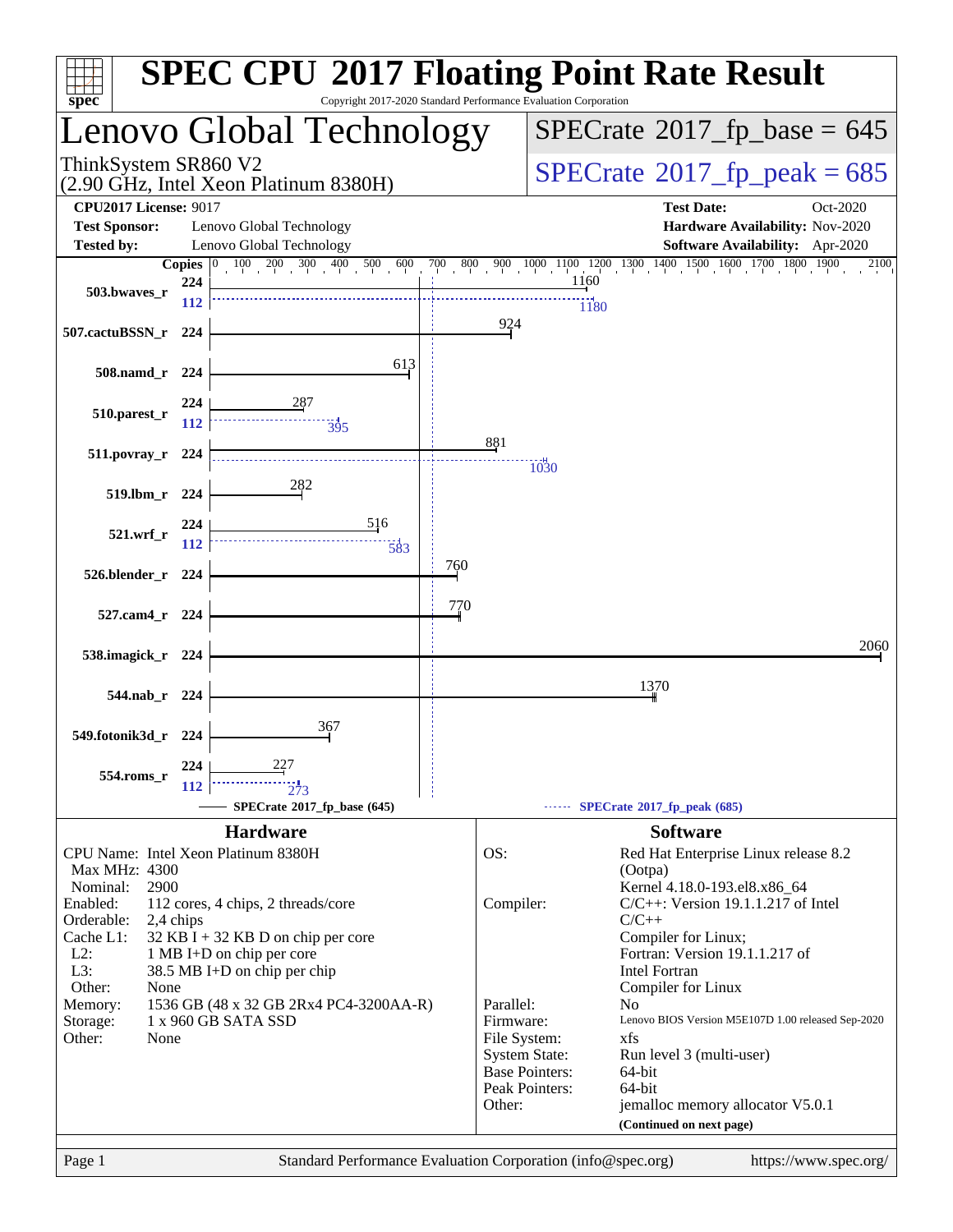

## Lenovo Global Technology

(2.90 GHz, Intel Xeon Platinum 8380H)

ThinkSystem SR860 V2<br>(2.90 GHz, Intel Xeon Platinum 8380H)  $\text{SPECrate}$  $\text{SPECrate}$  $\text{SPECrate}$ <sup>®</sup>[2017\\_fp\\_peak = 6](http://www.spec.org/auto/cpu2017/Docs/result-fields.html#SPECrate2017fppeak)85

 $SPECTate$ <sup>®</sup>[2017\\_fp\\_base =](http://www.spec.org/auto/cpu2017/Docs/result-fields.html#SPECrate2017fpbase) 645

**[Test Sponsor:](http://www.spec.org/auto/cpu2017/Docs/result-fields.html#TestSponsor)** Lenovo Global Technology **[Hardware Availability:](http://www.spec.org/auto/cpu2017/Docs/result-fields.html#HardwareAvailability)** Nov-2020

**[CPU2017 License:](http://www.spec.org/auto/cpu2017/Docs/result-fields.html#CPU2017License)** 9017 **[Test Date:](http://www.spec.org/auto/cpu2017/Docs/result-fields.html#TestDate)** Oct-2020 **[Tested by:](http://www.spec.org/auto/cpu2017/Docs/result-fields.html#Testedby)** Lenovo Global Technology **[Software Availability:](http://www.spec.org/auto/cpu2017/Docs/result-fields.html#SoftwareAvailability)** Apr-2020

#### **[Software \(Continued\)](http://www.spec.org/auto/cpu2017/Docs/result-fields.html#Software)**

[Power Management:](http://www.spec.org/auto/cpu2017/Docs/result-fields.html#PowerManagement) BIOS set to prefer performance at the cost of additional power usage

| <b>Results Table</b>                                                                                                                                                                                                                                                                                                                                   |               |                |       |                                                                                                          |       |                |       |               |                |              |                |              |                |              |
|--------------------------------------------------------------------------------------------------------------------------------------------------------------------------------------------------------------------------------------------------------------------------------------------------------------------------------------------------------|---------------|----------------|-------|----------------------------------------------------------------------------------------------------------|-------|----------------|-------|---------------|----------------|--------------|----------------|--------------|----------------|--------------|
| <b>Base</b>                                                                                                                                                                                                                                                                                                                                            |               |                |       |                                                                                                          |       |                |       | <b>Peak</b>   |                |              |                |              |                |              |
| <b>Benchmark</b>                                                                                                                                                                                                                                                                                                                                       | <b>Copies</b> | <b>Seconds</b> | Ratio | <b>Seconds</b>                                                                                           | Ratio | <b>Seconds</b> | Ratio | <b>Copies</b> | <b>Seconds</b> | <b>Ratio</b> | <b>Seconds</b> | <b>Ratio</b> | <b>Seconds</b> | <b>Ratio</b> |
| 503.bwaves r                                                                                                                                                                                                                                                                                                                                           | 224           | 1936           | 1160  | 1944                                                                                                     | 1160  | 1943           | 1160  | 112           | 953            | 1180         | 952            | 1180         | 952            | 1180         |
| 507.cactuBSSN r                                                                                                                                                                                                                                                                                                                                        | 224           | 307            | 924   | 307                                                                                                      | 923   | 306            | 927   | 224           | 307            | 924          | 307            | 923          | 306            | 927          |
| $508$ .namd $r$                                                                                                                                                                                                                                                                                                                                        | 224           | 347            | 613   | 347                                                                                                      | 614   | 349            | 610   | 224           | 347            | 613          | 347            | 614          | 349            | 610          |
| 510.parest_r                                                                                                                                                                                                                                                                                                                                           | 224           | 2041           | 287   | 2043                                                                                                     | 287   | 2038           | 288   | 112           | 741            | 395          | 740            | 396          | 741            | 395          |
| $511.$ povray_r                                                                                                                                                                                                                                                                                                                                        | 224           | 595            | 880   | 593                                                                                                      | 882   | 594            | 881   | 224           | 505            | 1040         | 510            | 1030         | 509            | 1030         |
| 519.lbm r                                                                                                                                                                                                                                                                                                                                              | 224           | 838            | 282   | 838                                                                                                      | 282   | 838            | 282   | 224           | 838            | 282          | 838            | 282          | 838            | 282          |
| $521.wrf_r$                                                                                                                                                                                                                                                                                                                                            | 224           | 970            | 517   | 972                                                                                                      | 516   | 974            | 515   | 112           | 431            | 582          | 429            | 584          | 430            | 583          |
| 526.blender_r                                                                                                                                                                                                                                                                                                                                          | 224           | 449            | 760   | 448                                                                                                      | 762   | 449            | 760   | 224           | 449            | 760          | 448            | 762          | 449            | 760          |
| 527.cam4 r                                                                                                                                                                                                                                                                                                                                             | 224           | 513            | 764   | 509                                                                                                      | 770   | 509            | 770   | 224           | 513            | 764          | 509            | 770          | 509            | 770          |
| 538.imagick_r                                                                                                                                                                                                                                                                                                                                          | 224           | 270            | 2060  | <b>270</b>                                                                                               | 2060  | 270            | 2060  | 224           | 270            | 2060         | <b>270</b>     | 2060         | 270            | 2060         |
| 544.nab r                                                                                                                                                                                                                                                                                                                                              | 224           | 276            | 1370  | 275                                                                                                      | 1370  | 277            | 1360  | 224           | <u>276</u>     | 1370         | 275            | 1370         | 277            | 1360         |
| 549.fotonik3d_r                                                                                                                                                                                                                                                                                                                                        | 224           | 2375           | 368   | 2377                                                                                                     | 367   | 2376           | 367   | 224           | 2375           | 368          | 2377           | 367          | 2376           | 367          |
| 554.roms_r                                                                                                                                                                                                                                                                                                                                             | 224           | 1568           | 227   | 1562                                                                                                     | 228   | 1565           | 227   | 112           | 652            | 273          | 658            | 271          | 645            | 276          |
| $SPECrate^{\circ}2017$ _fp_base =<br>645                                                                                                                                                                                                                                                                                                               |               |                |       |                                                                                                          |       |                |       |               |                |              |                |              |                |              |
| $SPECrate^{\circ}2017$ fp peak =<br>685                                                                                                                                                                                                                                                                                                                |               |                |       |                                                                                                          |       |                |       |               |                |              |                |              |                |              |
|                                                                                                                                                                                                                                                                                                                                                        |               |                |       | Results appear in the order in which they were run. Bold underlined text indicates a median measurement. |       |                |       |               |                |              |                |              |                |              |
| <b>Compiler Notes</b><br>The inconsistent Compiler version information under Compiler Version section is due to a discrepancy in Intel Compiler.<br>The correct version of C/C++ compiler is: Version 19.1.1.217 Build 20200306 Compiler for Linux<br>The correct version of Fortran compiler is: Version 19.1.1.217 Build 20200306 Compiler for Linux |               |                |       |                                                                                                          |       |                |       |               |                |              |                |              |                |              |
| <b>Submit Notes</b><br>The config file option Isubmit!<br>The numeral mechanism was used to bind conjes to processors                                                                                                                                                                                                                                  |               |                |       |                                                                                                          |       |                |       |               |                |              |                |              |                |              |

l mechanism was used to bind copies to processors. The config was used to generate numactl commands to bind each copy to a specific processor. For details, please see the config file.

#### **[Operating System Notes](http://www.spec.org/auto/cpu2017/Docs/result-fields.html#OperatingSystemNotes)**

Stack size set to unlimited using "ulimit -s unlimited"

#### **[Environment Variables Notes](http://www.spec.org/auto/cpu2017/Docs/result-fields.html#EnvironmentVariablesNotes)**

Environment variables set by runcpu before the start of the run: LD\_LIBRARY\_PATH =

"/home/cpu2017-1.1.0-ic19.1.1/lib/intel64:/home/cpu2017-1.1.0-ic19.1.1/j

**(Continued on next page)**

Page 2 Standard Performance Evaluation Corporation [\(info@spec.org\)](mailto:info@spec.org) <https://www.spec.org/>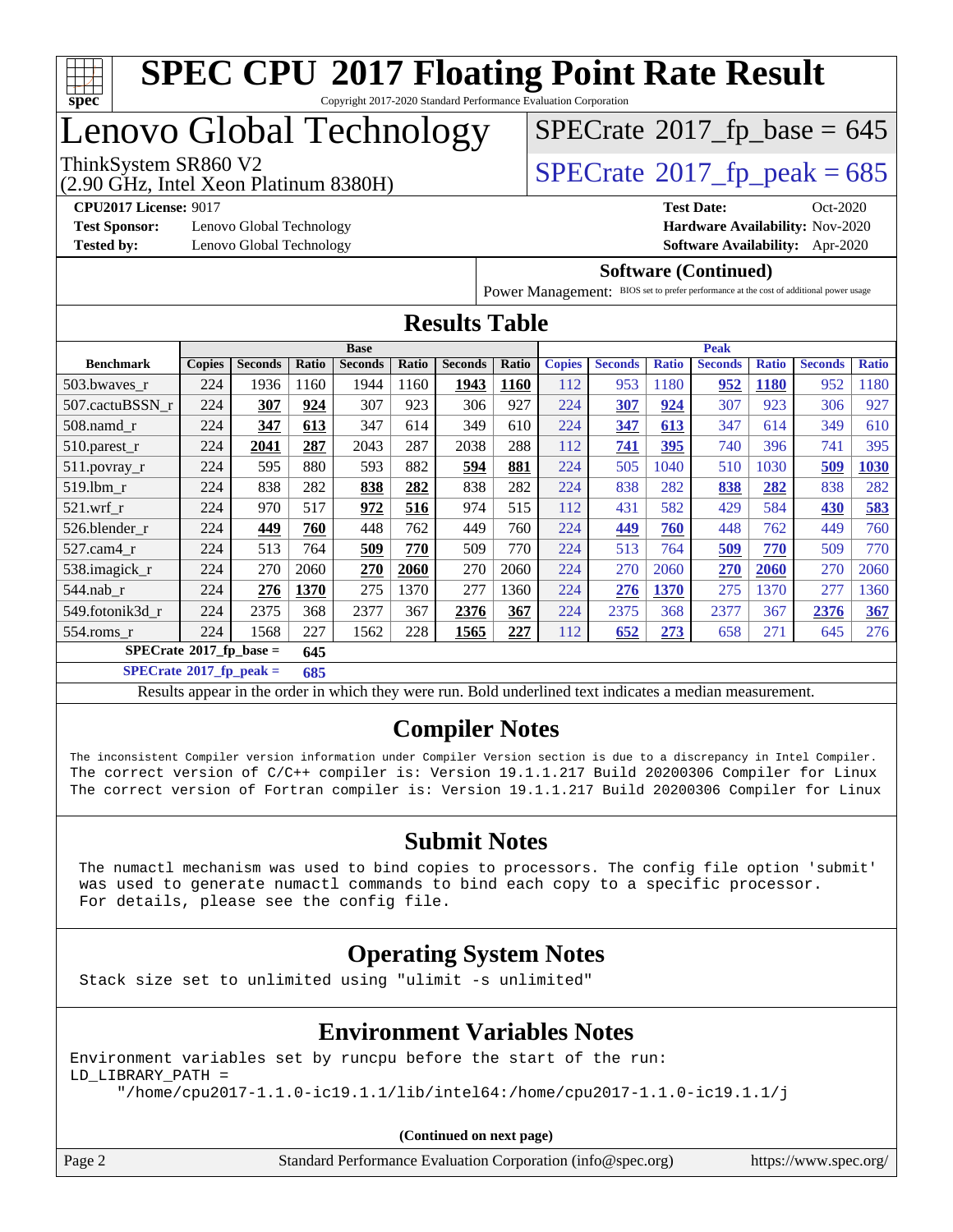

Copyright 2017-2020 Standard Performance Evaluation Corporation

## Lenovo Global Technology

ThinkSystem SR860 V2<br>(2.90 GHz, Intel Xeon Platinum 8380H)  $SPECrate@2017_fp\_peak = 685$  $SPECrate@2017_fp\_peak = 685$  $SPECTate$ <sup>®</sup>[2017\\_fp\\_base =](http://www.spec.org/auto/cpu2017/Docs/result-fields.html#SPECrate2017fpbase) 645

(2.90 GHz, Intel Xeon Platinum 8380H)

**[Test Sponsor:](http://www.spec.org/auto/cpu2017/Docs/result-fields.html#TestSponsor)** Lenovo Global Technology **[Hardware Availability:](http://www.spec.org/auto/cpu2017/Docs/result-fields.html#HardwareAvailability)** Nov-2020 **[Tested by:](http://www.spec.org/auto/cpu2017/Docs/result-fields.html#Testedby)** Lenovo Global Technology **[Software Availability:](http://www.spec.org/auto/cpu2017/Docs/result-fields.html#SoftwareAvailability)** Apr-2020

**[CPU2017 License:](http://www.spec.org/auto/cpu2017/Docs/result-fields.html#CPU2017License)** 9017 **[Test Date:](http://www.spec.org/auto/cpu2017/Docs/result-fields.html#TestDate)** Oct-2020

### **[Environment Variables Notes \(Continued\)](http://www.spec.org/auto/cpu2017/Docs/result-fields.html#EnvironmentVariablesNotes)**

 e5.0.1-64" MALLOC\_CONF = "retain:true"

#### **[General Notes](http://www.spec.org/auto/cpu2017/Docs/result-fields.html#GeneralNotes)**

 Binaries compiled on a system with 1x Intel Core i9-7980XE CPU + 64GB RAM memory using Redhat Enterprise Linux 8.0 Transparent Huge Pages enabled by default Prior to runcpu invocation Filesystem page cache synced and cleared with: sync; echo 3> /proc/sys/vm/drop\_caches runcpu command invoked through numactl i.e.: numactl --interleave=all runcpu <etc> NA: The test sponsor attests, as of date of publication, that CVE-2017-5754 (Meltdown) is mitigated in the system as tested and documented. Yes: The test sponsor attests, as of date of publication, that CVE-2017-5753 (Spectre variant 1) is mitigated in the system as tested and documented. Yes: The test sponsor attests, as of date of publication, that CVE-2017-5715 (Spectre variant 2) is mitigated in the system as tested and documented. jemalloc, a general purpose malloc implementation built with the RedHat Enterprise 7.5, and the system compiler gcc 4.8.5 sources available from jemalloc.net or<https://github.com/jemalloc/jemalloc/releases>

#### **[Platform Notes](http://www.spec.org/auto/cpu2017/Docs/result-fields.html#PlatformNotes)**

BIOS configuration: Choose Operating Mode set to Maximum Performance and then set it to Custom Mode MONITOR/MWAIT set to Enabled SNC set to Enabled Stale Atos set to Enable Sysinfo program /home/cpu2017-1.1.0-ic19.1.1/bin/sysinfo Rev: r6365 of 2019-08-21 295195f888a3d7edb1e6e46a485a0011 running on localhost.localdomain Sun Oct 25 18:03:17 2020 SUT (System Under Test) info as seen by some common utilities. For more information on this section, see <https://www.spec.org/cpu2017/Docs/config.html#sysinfo> From /proc/cpuinfo model name : Intel(R) Xeon(R) Platinum 8380H CPU @ 2.90GHz 4 "physical id"s (chips) 224 "processors" cores, siblings (Caution: counting these is hw and system dependent. The following excerpts from /proc/cpuinfo might not be reliable. Use with caution.) **(Continued on next page)**

Page 3 Standard Performance Evaluation Corporation [\(info@spec.org\)](mailto:info@spec.org) <https://www.spec.org/>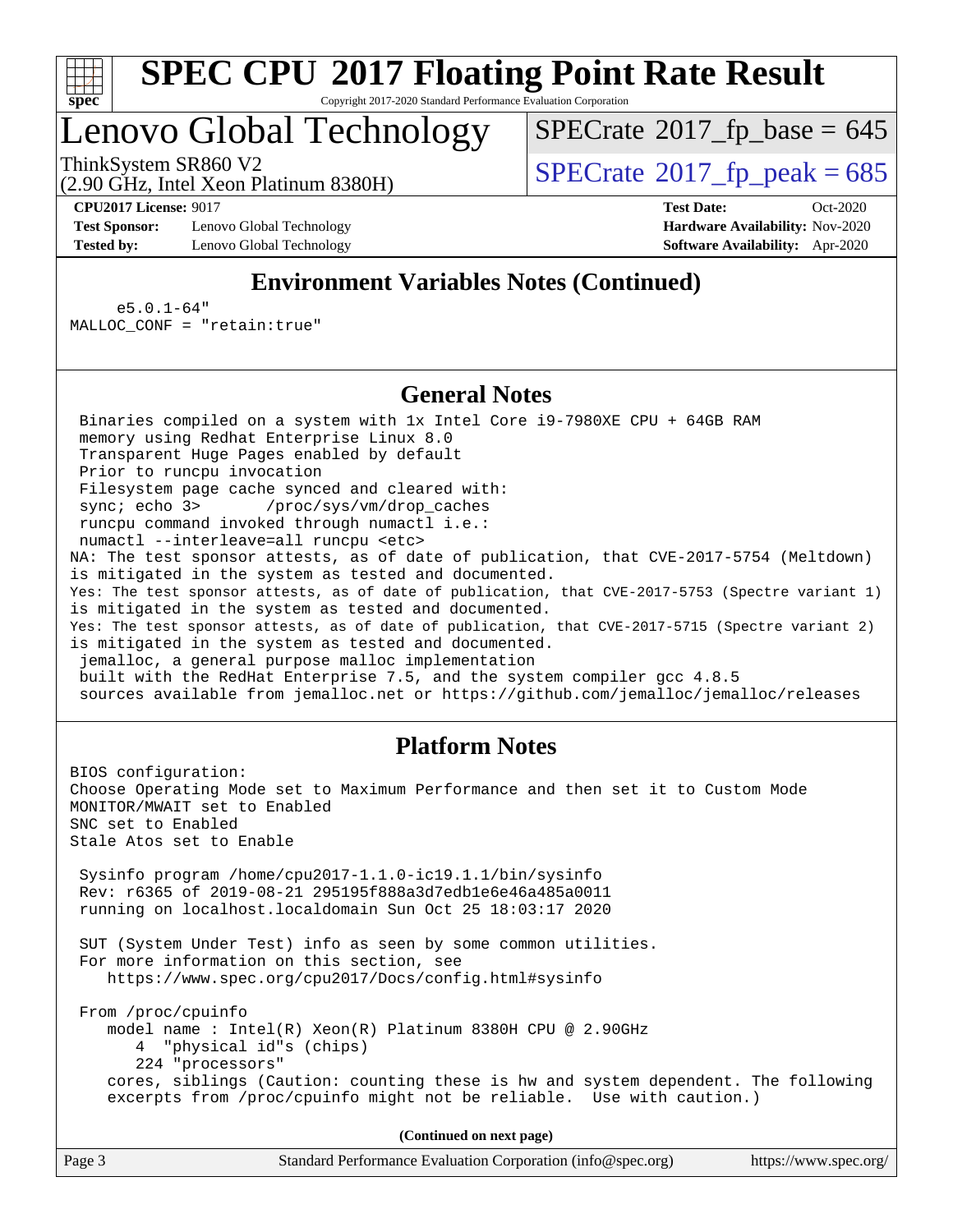

Copyright 2017-2020 Standard Performance Evaluation Corporation

## Lenovo Global Technology

ThinkSystem SR860 V2<br>(2.90 GHz, Intel Xeon Platinum 8380H)  $SPECrate@2017_fp\_peak = 685$  $SPECrate@2017_fp\_peak = 685$  $SPECTate$ <sup>®</sup>[2017\\_fp\\_base =](http://www.spec.org/auto/cpu2017/Docs/result-fields.html#SPECrate2017fpbase) 645

(2.90 GHz, Intel Xeon Platinum 8380H)

**[Test Sponsor:](http://www.spec.org/auto/cpu2017/Docs/result-fields.html#TestSponsor)** Lenovo Global Technology **[Hardware Availability:](http://www.spec.org/auto/cpu2017/Docs/result-fields.html#HardwareAvailability)** Nov-2020 **[Tested by:](http://www.spec.org/auto/cpu2017/Docs/result-fields.html#Testedby)** Lenovo Global Technology **[Software Availability:](http://www.spec.org/auto/cpu2017/Docs/result-fields.html#SoftwareAvailability)** Apr-2020

**[CPU2017 License:](http://www.spec.org/auto/cpu2017/Docs/result-fields.html#CPU2017License)** 9017 **[Test Date:](http://www.spec.org/auto/cpu2017/Docs/result-fields.html#TestDate)** Oct-2020

#### **[Platform Notes \(Continued\)](http://www.spec.org/auto/cpu2017/Docs/result-fields.html#PlatformNotes)**

 cpu cores : 28 siblings : 56 physical 0: cores 0 1 2 3 4 5 6 8 9 10 11 12 13 14 16 17 18 19 20 21 22 24 25 26 27 28 29 30 physical 1: cores 0 1 2 3 4 5 6 8 9 10 11 12 13 14 16 17 18 19 20 21 22 24 25 26 27 28 29 30 physical 2: cores 0 1 2 3 4 5 6 8 9 10 11 12 13 14 16 17 18 19 20 21 22 24 25 26 27 28 29 30 physical 3: cores 0 1 2 3 4 5 6 8 9 10 11 12 13 14 16 17 18 19 20 21 22 24 25 26 27 28 29 30 From lscpu: Architecture: x86\_64 CPU op-mode(s): 32-bit, 64-bit Byte Order: Little Endian  $CPU(s):$  224 On-line CPU(s) list: 0-223 Thread(s) per core: 2 Core(s) per socket: 28 Socket(s): 4 NUMA node(s): 8 Vendor ID: GenuineIntel CPU family: 6 Model: 85 Model name: Intel(R) Xeon(R) Platinum 8380H CPU @ 2.90GHz Stepping: 11 CPU MHz: 3800.007 CPU max MHz: 4300.0000 CPU min MHz: 1000.0000 BogoMIPS: 5800.00 Virtualization: VT-x L1d cache: 32K L1i cache: 32K L2 cache: 1024K L3 cache: 39424K NUMA node0 CPU(s): 0-3,7-9,14-17,21-23,112-115,119-121,126-129,133-135 NUMA node1 CPU(s): 4-6,10-13,18-20,24-27,116-118,122-125,130-132,136-139 NUMA node2 CPU(s): 28-31,35-37,42-45,49-51,140-143,147-149,154-157,161-163 NUMA node3 CPU(s): 32-34,38-41,46-48,52-55,144-146,150-153,158-160,164-167 NUMA node4 CPU(s): 56-59,63-65,70-73,77-79,168-171,175-177,182-185,189-191 NUMA node5 CPU(s): 60-62,66-69,74-76,80-83,172-174,178-181,186-188,192-195 NUMA node6 CPU(s): 84-87,91-93,98-101,105-107,196-199,203-205,210-213,217-219 NUMA node7 CPU(s): 88-90,94-97,102-104,108-111,200-202,206-209,214-216,220-223 Flags: fpu vme de pse tsc msr pae mce cx8 apic sep mtrr pge mca cmov pat pse36 clflush dts acpi mmx fxsr sse sse2 ss ht tm pbe syscall nx pdpe1gb rdtscp lm constant\_tsc art arch\_perfmon pebs bts rep\_good nopl xtopology nonstop\_tsc cpuid aperfmperf pni pclmulqdq dtes64 ds\_cpl vmx smx est tm2 ssse3 sdbg fma cx16 xtpr pdcm **(Continued on next page)**

Page 4 Standard Performance Evaluation Corporation [\(info@spec.org\)](mailto:info@spec.org) <https://www.spec.org/>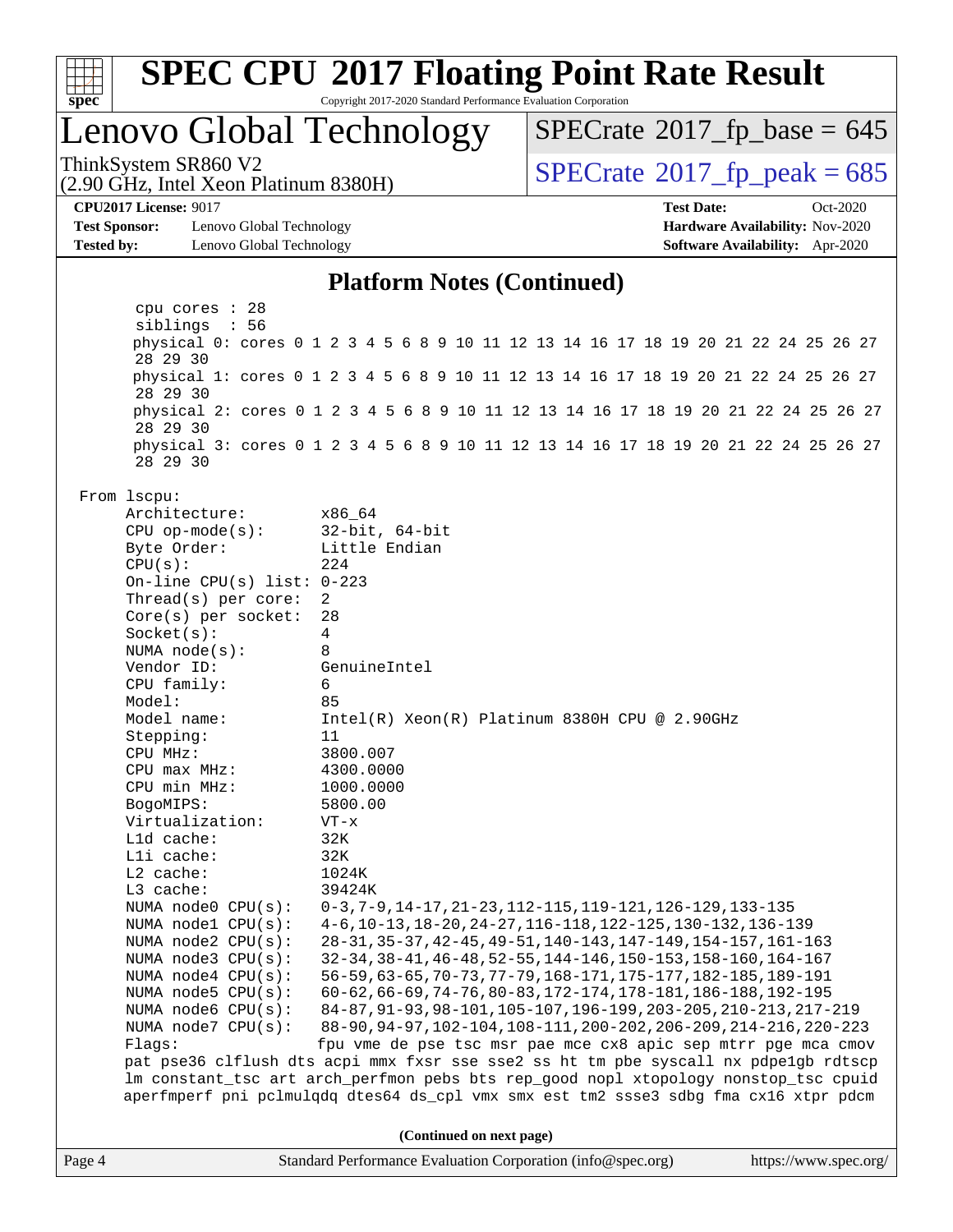

Copyright 2017-2020 Standard Performance Evaluation Corporation

## Lenovo Global Technology

ThinkSystem SR860 V2<br>(2.90 GHz, Intel Xeon Platinum 8380H)  $SPECrate@2017_fp\_peak = 685$  $SPECrate@2017_fp\_peak = 685$ 

 $SPECTate$ <sup>®</sup>[2017\\_fp\\_base =](http://www.spec.org/auto/cpu2017/Docs/result-fields.html#SPECrate2017fpbase) 645

(2.90 GHz, Intel Xeon Platinum 8380H)

**[CPU2017 License:](http://www.spec.org/auto/cpu2017/Docs/result-fields.html#CPU2017License)** 9017 **[Test Date:](http://www.spec.org/auto/cpu2017/Docs/result-fields.html#TestDate)** Oct-2020

**[Test Sponsor:](http://www.spec.org/auto/cpu2017/Docs/result-fields.html#TestSponsor)** Lenovo Global Technology **[Hardware Availability:](http://www.spec.org/auto/cpu2017/Docs/result-fields.html#HardwareAvailability)** Nov-2020 **[Tested by:](http://www.spec.org/auto/cpu2017/Docs/result-fields.html#Testedby)** Lenovo Global Technology **[Software Availability:](http://www.spec.org/auto/cpu2017/Docs/result-fields.html#SoftwareAvailability)** Apr-2020

#### **[Platform Notes \(Continued\)](http://www.spec.org/auto/cpu2017/Docs/result-fields.html#PlatformNotes)**

 pcid dca sse4\_1 sse4\_2 x2apic movbe popcnt tsc\_deadline\_timer aes xsave avx f16c rdrand lahf\_lm abm 3dnowprefetch cpuid\_fault epb cat\_l3 cdp\_l3 invpcid\_single intel\_ppin ssbd mba ibrs ibpb stibp ibrs\_enhanced tpr\_shadow vnmi flexpriority ept vpid fsgsbase tsc\_adjust bmi1 hle avx2 smep bmi2 erms invpcid rtm cqm mpx rdt\_a avx512f avx512dq rdseed adx smap clflushopt clwb intel\_pt avx512cd avx512bw avx512vl xsaveopt xsavec xgetbv1 xsaves cqm\_llc cqm\_occup\_llc cqm\_mbm\_total cqm\_mbm\_local avx512\_bf16 dtherm ida arat pln pts pku ospke avx512\_vnni md\_clear flush\_l1d arch\_capabilities

 /proc/cpuinfo cache data cache size : 39424 KB

 From numactl --hardware WARNING: a numactl 'node' might or might not correspond to a physical chip. available: 8 nodes (0-7) node 0 cpus: 0 1 2 3 7 8 9 14 15 16 17 21 22 23 112 113 114 115 119 120 121 126 127 128 129 133 134 135 node 0 size: 193119 MB node 0 free: 192661 MB node 1 cpus: 4 5 6 10 11 12 13 18 19 20 24 25 26 27 116 117 118 122 123 124 125 130 131 132 136 137 138 139 node 1 size: 193502 MB node 1 free: 193278 MB node 2 cpus: 28 29 30 31 35 36 37 42 43 44 45 49 50 51 140 141 142 143 147 148 149 154 155 156 157 161 162 163 node 2 size: 193529 MB node 2 free: 193175 MB node 3 cpus: 32 33 34 38 39 40 41 46 47 48 52 53 54 55 144 145 146 150 151 152 153 158 159 160 164 165 166 167 node 3 size: 193529 MB node 3 free: 193365 MB node 4 cpus: 56 57 58 59 63 64 65 70 71 72 73 77 78 79 168 169 170 171 175 176 177 182 183 184 185 189 190 191 node 4 size: 193529 MB node 4 free: 193374 MB node 5 cpus: 60 61 62 66 67 68 69 74 75 76 80 81 82 83 172 173 174 178 179 180 181 186 187 188 192 193 194 195 node 5 size: 193529 MB node 5 free: 193391 MB node 6 cpus: 84 85 86 87 91 92 93 98 99 100 101 105 106 107 196 197 198 199 203 204 205 210 211 212 213 217 218 219 node 6 size: 193529 MB node 6 free: 193364 MB node 7 cpus: 88 89 90 94 95 96 97 102 103 104 108 109 110 111 200 201 202 206 207 208 209 214 215 216 220 221 222 223 node 7 size: 193527 MB node 7 free: 193361 MB

**(Continued on next page)**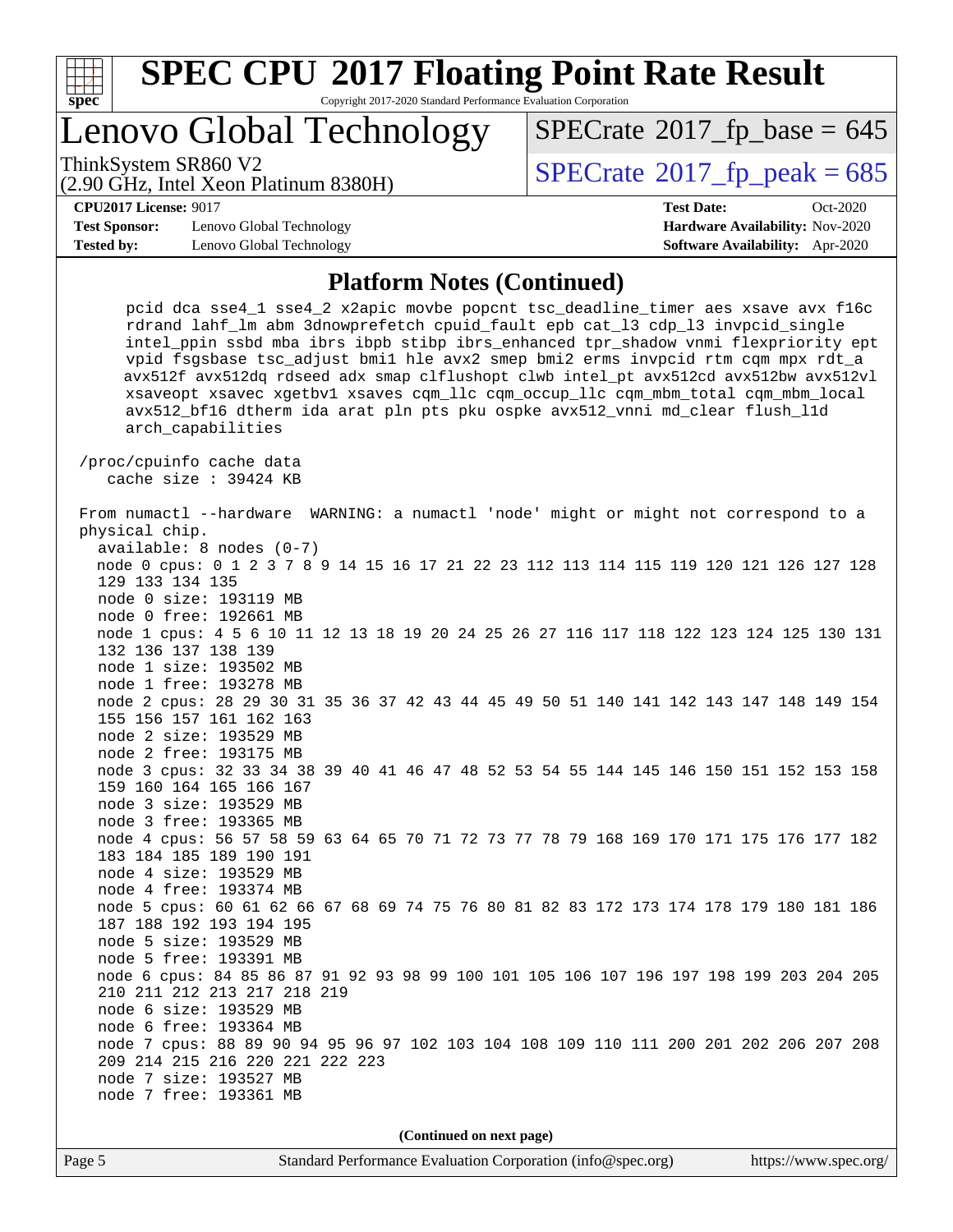

Page 6 Standard Performance Evaluation Corporation [\(info@spec.org\)](mailto:info@spec.org) <https://www.spec.org/>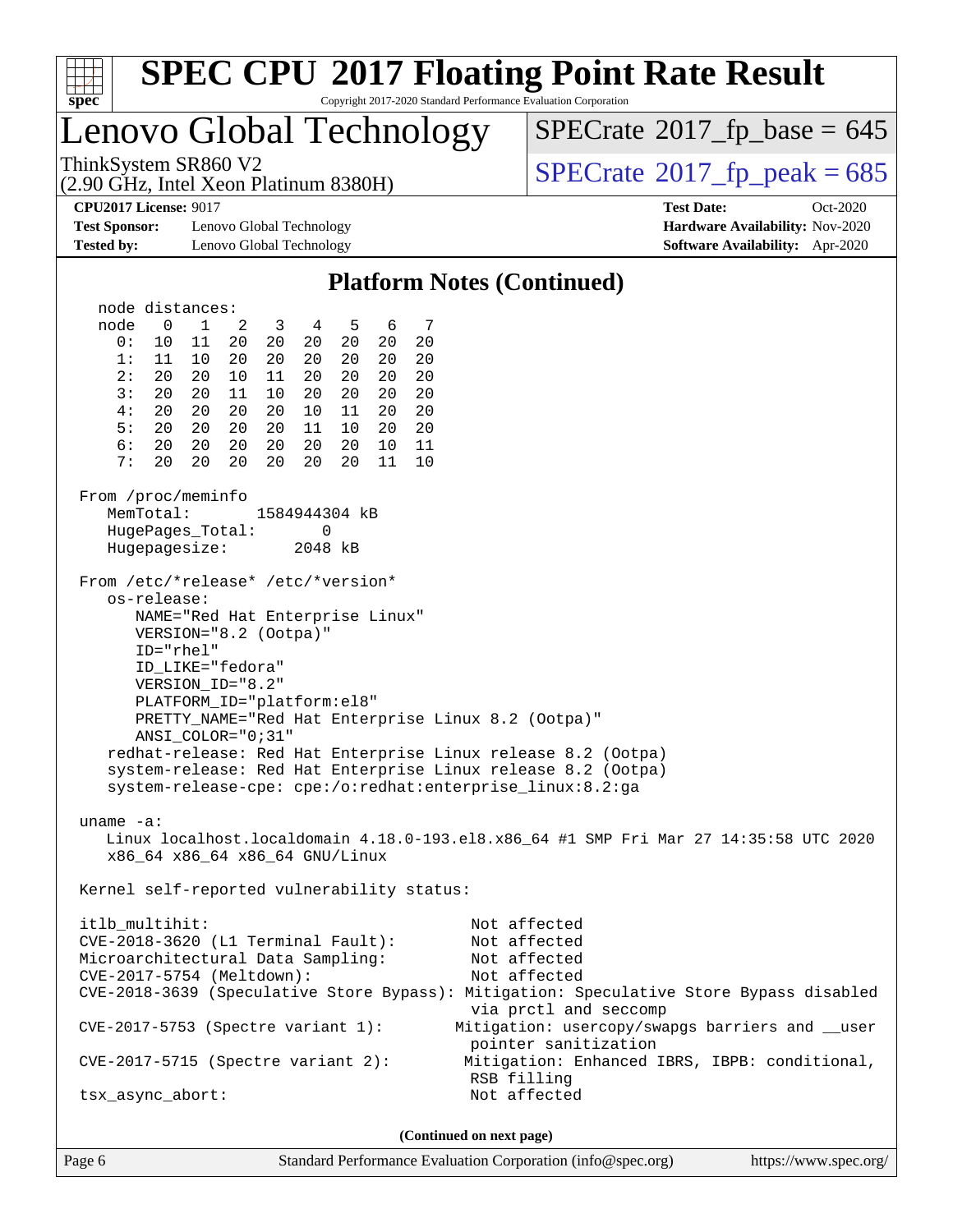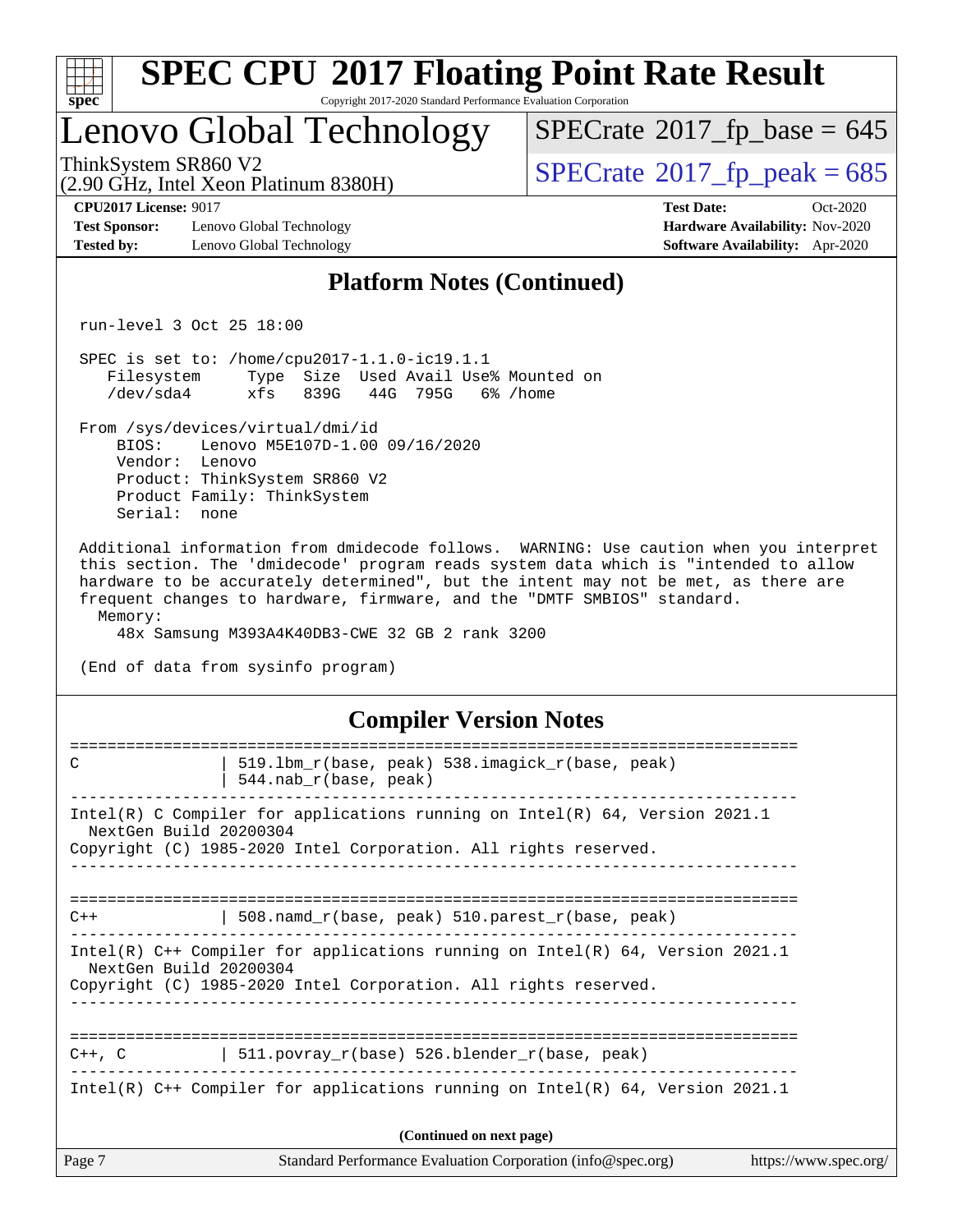

Copyright 2017-2020 Standard Performance Evaluation Corporation

## Lenovo Global Technology

ThinkSystem SR860 V2<br>(2.90 GHz, Intel Xeon Platinum 8380H)  $\qquad$  [SPECrate](http://www.spec.org/auto/cpu2017/Docs/result-fields.html#SPECrate2017fppeak)®[2017\\_fp\\_peak = 6](http://www.spec.org/auto/cpu2017/Docs/result-fields.html#SPECrate2017fppeak)85  $SPECrate$ <sup>®</sup>[2017\\_fp\\_base =](http://www.spec.org/auto/cpu2017/Docs/result-fields.html#SPECrate2017fpbase) 645

(2.90 GHz, Intel Xeon Platinum 8380H)

**[CPU2017 License:](http://www.spec.org/auto/cpu2017/Docs/result-fields.html#CPU2017License)** 9017 **[Test Date:](http://www.spec.org/auto/cpu2017/Docs/result-fields.html#TestDate)** Oct-2020

**[Test Sponsor:](http://www.spec.org/auto/cpu2017/Docs/result-fields.html#TestSponsor)** Lenovo Global Technology **[Hardware Availability:](http://www.spec.org/auto/cpu2017/Docs/result-fields.html#HardwareAvailability)** Nov-2020 **[Tested by:](http://www.spec.org/auto/cpu2017/Docs/result-fields.html#Testedby)** Lenovo Global Technology **[Software Availability:](http://www.spec.org/auto/cpu2017/Docs/result-fields.html#SoftwareAvailability)** Apr-2020

#### **[Compiler Version Notes \(Continued\)](http://www.spec.org/auto/cpu2017/Docs/result-fields.html#CompilerVersionNotes)**

| Standard Performance Evaluation Corporation (info@spec.org)<br>Page 8                                                                                                                                                                                                                                                                                                    | https://www.spec.org/ |
|--------------------------------------------------------------------------------------------------------------------------------------------------------------------------------------------------------------------------------------------------------------------------------------------------------------------------------------------------------------------------|-----------------------|
| (Continued on next page)                                                                                                                                                                                                                                                                                                                                                 |                       |
| Intel(R) C++ Compiler for applications running on Intel(R) $64$ , Version 2021.1<br>NextGen Build 20200304<br>Copyright (C) 1985-2020 Intel Corporation. All rights reserved.<br>Intel(R) C Compiler for applications running on $Intel(R) 64$ , Version 2021.1                                                                                                          |                       |
| C++, C, Fortran   507.cactuBSSN_r(base, peak)                                                                                                                                                                                                                                                                                                                            |                       |
| Intel(R) C Intel(R) 64 Compiler for applications running on Intel(R) 64,<br>Version 19.1.1.217 Build 20200306<br>Copyright (C) 1985-2020 Intel Corporation. All rights reserved.                                                                                                                                                                                         |                       |
| Intel(R) $C++$ Intel(R) 64 Compiler for applications running on Intel(R) 64,<br>Version 19.1.1.217 Build 20200306<br>Copyright (C) 1985-2020 Intel Corporation. All rights reserved.                                                                                                                                                                                     |                       |
| $C++$ , C $\qquad \qquad$ 511.povray_r(peak)                                                                                                                                                                                                                                                                                                                             |                       |
| Intel(R) $C++$ Compiler for applications running on Intel(R) 64, Version 2021.1<br>NextGen Build 20200304<br>Copyright (C) 1985-2020 Intel Corporation. All rights reserved.<br>Intel(R) C Compiler for applications running on $Intel(R)$ 64, Version 2021.1<br>NextGen Build 20200304<br>Copyright (C) 1985-2020 Intel Corporation. All rights reserved.               |                       |
| C++, C $  511.povray_r(base) 526.blender_r(base, peak)$                                                                                                                                                                                                                                                                                                                  |                       |
| Intel(R) $C++$ Intel(R) 64 Compiler for applications running on Intel(R) 64,<br>Version 19.1.1.217 Build 20200306<br>Copyright (C) 1985-2020 Intel Corporation. All rights reserved.<br>Intel(R) C Intel(R) 64 Compiler for applications running on Intel(R) 64,<br>Version 19.1.1.217 Build 20200306<br>Copyright (C) 1985-2020 Intel Corporation. All rights reserved. |                       |
| $C++$ , C $\qquad \qquad \vert$ 511.povray_r(peak)                                                                                                                                                                                                                                                                                                                       |                       |
| Copyright (C) 1985-2020 Intel Corporation. All rights reserved.                                                                                                                                                                                                                                                                                                          |                       |
| Copyright (C) 1985-2020 Intel Corporation. All rights reserved.<br>Intel(R) C Compiler for applications running on $Intel(R) 64$ , Version 2021.1<br>NextGen Build 20200304                                                                                                                                                                                              |                       |
| NextGen Build 20200304                                                                                                                                                                                                                                                                                                                                                   |                       |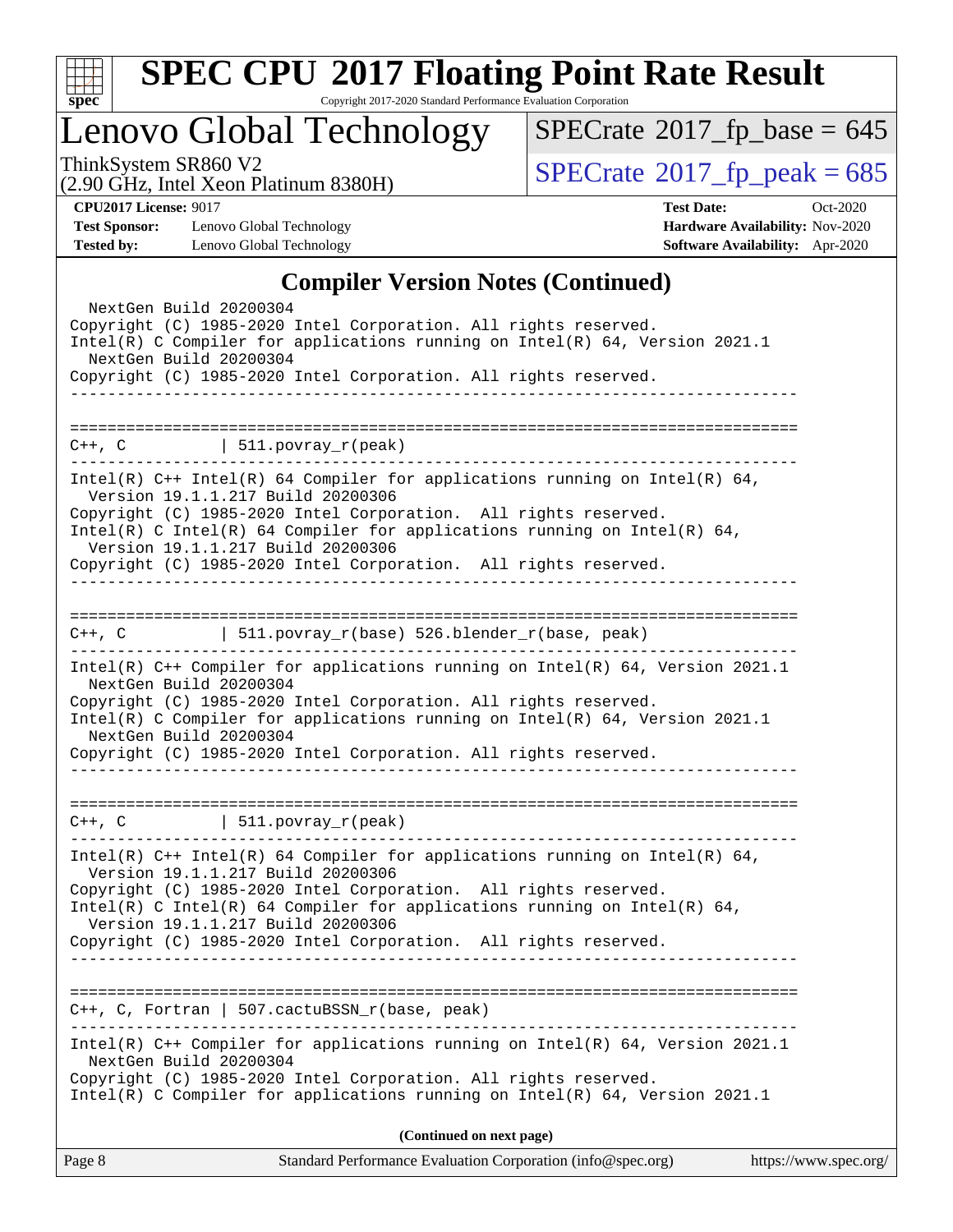

Copyright 2017-2020 Standard Performance Evaluation Corporation

## Lenovo Global Technology

ThinkSystem SR860 V2<br>  $(2.90 \text{ GHz})$  Intel Xeon Platinum 8380H) [SPECrate](http://www.spec.org/auto/cpu2017/Docs/result-fields.html#SPECrate2017fppeak)®[2017\\_fp\\_peak = 6](http://www.spec.org/auto/cpu2017/Docs/result-fields.html#SPECrate2017fppeak)85  $SPECrate$ <sup>®</sup>[2017\\_fp\\_base =](http://www.spec.org/auto/cpu2017/Docs/result-fields.html#SPECrate2017fpbase) 645

(2.90 GHz, Intel Xeon Platinum 8380H)

**[CPU2017 License:](http://www.spec.org/auto/cpu2017/Docs/result-fields.html#CPU2017License)** 9017 **[Test Date:](http://www.spec.org/auto/cpu2017/Docs/result-fields.html#TestDate)** Oct-2020 **[Test Sponsor:](http://www.spec.org/auto/cpu2017/Docs/result-fields.html#TestSponsor)** Lenovo Global Technology **[Hardware Availability:](http://www.spec.org/auto/cpu2017/Docs/result-fields.html#HardwareAvailability)** Nov-2020 **[Tested by:](http://www.spec.org/auto/cpu2017/Docs/result-fields.html#Testedby)** Lenovo Global Technology **[Software Availability:](http://www.spec.org/auto/cpu2017/Docs/result-fields.html#SoftwareAvailability)** Apr-2020

#### **[Compiler Version Notes \(Continued\)](http://www.spec.org/auto/cpu2017/Docs/result-fields.html#CompilerVersionNotes)**

|                        | $\mathbf{C}$ unpher version rotes ( $\mathbf{C}$ ununucu)                                                                                                                                |
|------------------------|------------------------------------------------------------------------------------------------------------------------------------------------------------------------------------------|
| NextGen Build 20200304 | Copyright (C) 1985-2020 Intel Corporation. All rights reserved.<br>$Intel(R)$ Fortran Intel(R) 64 Compiler for applications running on Intel(R)<br>64, Version 19.1.1.217 Build 20200306 |
|                        | Copyright (C) 1985-2020 Intel Corporation. All rights reserved.<br>__________________________________                                                                                    |
|                        |                                                                                                                                                                                          |
| Fortran                | 503.bwaves_r(base, peak) 549.fotonik3d_r(base, peak)<br>554.roms_r(base, peak)                                                                                                           |
|                        |                                                                                                                                                                                          |
|                        | $Intel(R)$ Fortran Intel(R) 64 Compiler for applications running on Intel(R)<br>64, Version 19.1.1.217 Build 20200306<br>Copyright (C) 1985-2020 Intel Corporation. All rights reserved. |
|                        | __________________________________                                                                                                                                                       |
|                        |                                                                                                                                                                                          |
| ______________________ | Fortran, C $\vert$ 521.wrf_r(base) 527.cam4_r(base, peak)                                                                                                                                |
|                        | $Intel(R)$ Fortran Intel(R) 64 Compiler for applications running on Intel(R)<br>64, Version 19.1.1.217 Build 20200306                                                                    |
|                        | Copyright (C) 1985-2020 Intel Corporation. All rights reserved.                                                                                                                          |
| NextGen Build 20200304 | Intel(R) C Compiler for applications running on Intel(R) $64$ , Version 2021.1                                                                                                           |
|                        | Copyright (C) 1985-2020 Intel Corporation. All rights reserved.                                                                                                                          |
|                        |                                                                                                                                                                                          |
|                        |                                                                                                                                                                                          |
|                        | Fortran, $C$   521.wrf_r(peak)                                                                                                                                                           |
|                        | $Intel(R)$ Fortran Intel(R) 64 Compiler for applications running on Intel(R)<br>64, Version 19.1.1.217 Build 20200306                                                                    |
|                        | Copyright (C) 1985-2020 Intel Corporation. All rights reserved.<br>Intel(R) C Intel(R) 64 Compiler for applications running on Intel(R) 64,                                              |
|                        | Version 19.1.1.217 Build 20200306                                                                                                                                                        |
|                        | Copyright (C) 1985-2020 Intel Corporation. All rights reserved.<br>______________________                                                                                                |
|                        |                                                                                                                                                                                          |
| Fortran, C             | $\vert$ 521.wrf_r(base) 527.cam4_r(base, peak)                                                                                                                                           |
|                        | $Intel(R)$ Fortran Intel(R) 64 Compiler for applications running on Intel(R)<br>64, Version 19.1.1.217 Build 20200306                                                                    |
|                        | Copyright (C) 1985-2020 Intel Corporation. All rights reserved.<br>Intel(R) C Compiler for applications running on Intel(R) 64, Version 2021.1                                           |
| NextGen Build 20200304 | Copyright (C) 1985-2020 Intel Corporation. All rights reserved.                                                                                                                          |
|                        | (Continued on next page)                                                                                                                                                                 |
| Page 9                 | https://www.spec.org/<br>Standard Performance Evaluation Corporation (info@spec.org)                                                                                                     |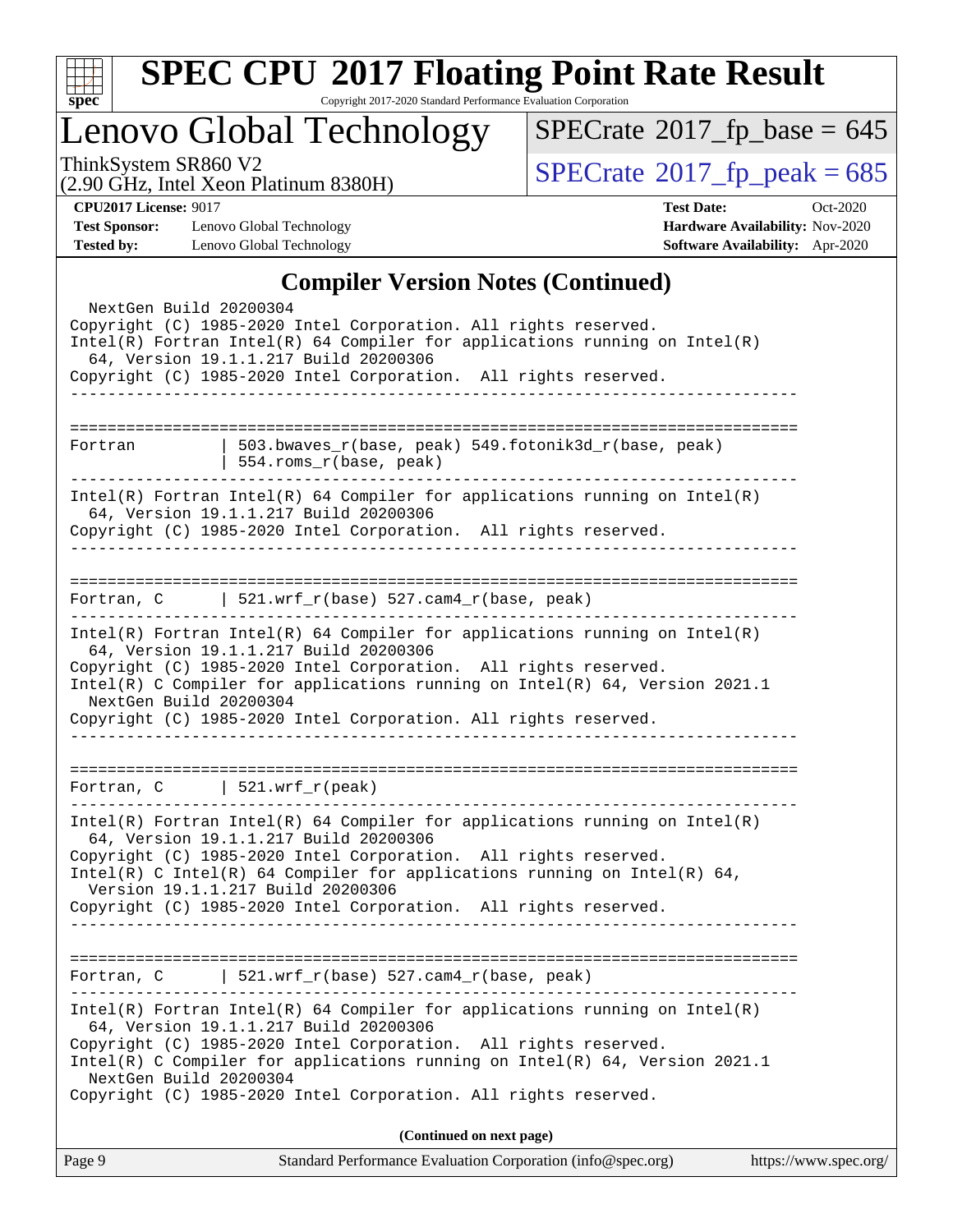

## Lenovo Global Technology

(2.90 GHz, Intel Xeon Platinum 8380H)

ThinkSystem SR860 V2<br>(2.90 GHz, Intel Xeon Platinum 8380H)  $SPECrate@2017_fp\_peak = 685$  $SPECrate@2017_fp\_peak = 685$ 

 $SPECTate$ <sup>®</sup>[2017\\_fp\\_base =](http://www.spec.org/auto/cpu2017/Docs/result-fields.html#SPECrate2017fpbase) 645

**[Test Sponsor:](http://www.spec.org/auto/cpu2017/Docs/result-fields.html#TestSponsor)** Lenovo Global Technology **[Hardware Availability:](http://www.spec.org/auto/cpu2017/Docs/result-fields.html#HardwareAvailability)** Nov-2020 **[Tested by:](http://www.spec.org/auto/cpu2017/Docs/result-fields.html#Testedby)** Lenovo Global Technology **[Software Availability:](http://www.spec.org/auto/cpu2017/Docs/result-fields.html#SoftwareAvailability)** Apr-2020

**[CPU2017 License:](http://www.spec.org/auto/cpu2017/Docs/result-fields.html#CPU2017License)** 9017 **[Test Date:](http://www.spec.org/auto/cpu2017/Docs/result-fields.html#TestDate)** Oct-2020

### **[Compiler Version Notes \(Continued\)](http://www.spec.org/auto/cpu2017/Docs/result-fields.html#CompilerVersionNotes)**

============================================================================== Fortran,  $C = \vert 521.$ wrf r(peak)

| Intel(R) Fortran Intel(R) 64 Compiler for applications running on Intel(R)<br>64, Version 19.1.1.217 Build 20200306 |
|---------------------------------------------------------------------------------------------------------------------|
| Copyright (C) 1985-2020 Intel Corporation. All rights reserved.                                                     |
| Intel(R) C Intel(R) 64 Compiler for applications running on Intel(R) 64,<br>Version 19.1.1.217 Build 20200306       |
| Copyright (C) 1985-2020 Intel Corporation. All rights reserved.                                                     |
|                                                                                                                     |

------------------------------------------------------------------------------

### **[Base Compiler Invocation](http://www.spec.org/auto/cpu2017/Docs/result-fields.html#BaseCompilerInvocation)**

[C benchmarks](http://www.spec.org/auto/cpu2017/Docs/result-fields.html#Cbenchmarks): [icc](http://www.spec.org/cpu2017/results/res2020q4/cpu2017-20201026-24278.flags.html#user_CCbase_intel_icc_66fc1ee009f7361af1fbd72ca7dcefbb700085f36577c54f309893dd4ec40d12360134090235512931783d35fd58c0460139e722d5067c5574d8eaf2b3e37e92)

[C++ benchmarks:](http://www.spec.org/auto/cpu2017/Docs/result-fields.html#CXXbenchmarks) [icpc](http://www.spec.org/cpu2017/results/res2020q4/cpu2017-20201026-24278.flags.html#user_CXXbase_intel_icpc_c510b6838c7f56d33e37e94d029a35b4a7bccf4766a728ee175e80a419847e808290a9b78be685c44ab727ea267ec2f070ec5dc83b407c0218cded6866a35d07)

[Fortran benchmarks](http://www.spec.org/auto/cpu2017/Docs/result-fields.html#Fortranbenchmarks): [ifort](http://www.spec.org/cpu2017/results/res2020q4/cpu2017-20201026-24278.flags.html#user_FCbase_intel_ifort_8111460550e3ca792625aed983ce982f94888b8b503583aa7ba2b8303487b4d8a21a13e7191a45c5fd58ff318f48f9492884d4413fa793fd88dd292cad7027ca)

[Benchmarks using both Fortran and C](http://www.spec.org/auto/cpu2017/Docs/result-fields.html#BenchmarksusingbothFortranandC): [ifort](http://www.spec.org/cpu2017/results/res2020q4/cpu2017-20201026-24278.flags.html#user_CC_FCbase_intel_ifort_8111460550e3ca792625aed983ce982f94888b8b503583aa7ba2b8303487b4d8a21a13e7191a45c5fd58ff318f48f9492884d4413fa793fd88dd292cad7027ca) [icc](http://www.spec.org/cpu2017/results/res2020q4/cpu2017-20201026-24278.flags.html#user_CC_FCbase_intel_icc_66fc1ee009f7361af1fbd72ca7dcefbb700085f36577c54f309893dd4ec40d12360134090235512931783d35fd58c0460139e722d5067c5574d8eaf2b3e37e92)

[Benchmarks using both C and C++](http://www.spec.org/auto/cpu2017/Docs/result-fields.html#BenchmarksusingbothCandCXX): [icpc](http://www.spec.org/cpu2017/results/res2020q4/cpu2017-20201026-24278.flags.html#user_CC_CXXbase_intel_icpc_c510b6838c7f56d33e37e94d029a35b4a7bccf4766a728ee175e80a419847e808290a9b78be685c44ab727ea267ec2f070ec5dc83b407c0218cded6866a35d07) [icc](http://www.spec.org/cpu2017/results/res2020q4/cpu2017-20201026-24278.flags.html#user_CC_CXXbase_intel_icc_66fc1ee009f7361af1fbd72ca7dcefbb700085f36577c54f309893dd4ec40d12360134090235512931783d35fd58c0460139e722d5067c5574d8eaf2b3e37e92)

[Benchmarks using Fortran, C, and C++:](http://www.spec.org/auto/cpu2017/Docs/result-fields.html#BenchmarksusingFortranCandCXX) [icpc](http://www.spec.org/cpu2017/results/res2020q4/cpu2017-20201026-24278.flags.html#user_CC_CXX_FCbase_intel_icpc_c510b6838c7f56d33e37e94d029a35b4a7bccf4766a728ee175e80a419847e808290a9b78be685c44ab727ea267ec2f070ec5dc83b407c0218cded6866a35d07) [icc](http://www.spec.org/cpu2017/results/res2020q4/cpu2017-20201026-24278.flags.html#user_CC_CXX_FCbase_intel_icc_66fc1ee009f7361af1fbd72ca7dcefbb700085f36577c54f309893dd4ec40d12360134090235512931783d35fd58c0460139e722d5067c5574d8eaf2b3e37e92) [ifort](http://www.spec.org/cpu2017/results/res2020q4/cpu2017-20201026-24278.flags.html#user_CC_CXX_FCbase_intel_ifort_8111460550e3ca792625aed983ce982f94888b8b503583aa7ba2b8303487b4d8a21a13e7191a45c5fd58ff318f48f9492884d4413fa793fd88dd292cad7027ca)

### **[Base Portability Flags](http://www.spec.org/auto/cpu2017/Docs/result-fields.html#BasePortabilityFlags)**

 503.bwaves\_r: [-DSPEC\\_LP64](http://www.spec.org/cpu2017/results/res2020q4/cpu2017-20201026-24278.flags.html#suite_basePORTABILITY503_bwaves_r_DSPEC_LP64) 507.cactuBSSN\_r: [-DSPEC\\_LP64](http://www.spec.org/cpu2017/results/res2020q4/cpu2017-20201026-24278.flags.html#suite_basePORTABILITY507_cactuBSSN_r_DSPEC_LP64) 508.namd\_r: [-DSPEC\\_LP64](http://www.spec.org/cpu2017/results/res2020q4/cpu2017-20201026-24278.flags.html#suite_basePORTABILITY508_namd_r_DSPEC_LP64) 510.parest\_r: [-DSPEC\\_LP64](http://www.spec.org/cpu2017/results/res2020q4/cpu2017-20201026-24278.flags.html#suite_basePORTABILITY510_parest_r_DSPEC_LP64) 511.povray\_r: [-DSPEC\\_LP64](http://www.spec.org/cpu2017/results/res2020q4/cpu2017-20201026-24278.flags.html#suite_basePORTABILITY511_povray_r_DSPEC_LP64) 519.lbm\_r: [-DSPEC\\_LP64](http://www.spec.org/cpu2017/results/res2020q4/cpu2017-20201026-24278.flags.html#suite_basePORTABILITY519_lbm_r_DSPEC_LP64) 521.wrf\_r: [-DSPEC\\_LP64](http://www.spec.org/cpu2017/results/res2020q4/cpu2017-20201026-24278.flags.html#suite_basePORTABILITY521_wrf_r_DSPEC_LP64) [-DSPEC\\_CASE\\_FLAG](http://www.spec.org/cpu2017/results/res2020q4/cpu2017-20201026-24278.flags.html#b521.wrf_r_baseCPORTABILITY_DSPEC_CASE_FLAG) [-convert big\\_endian](http://www.spec.org/cpu2017/results/res2020q4/cpu2017-20201026-24278.flags.html#user_baseFPORTABILITY521_wrf_r_convert_big_endian_c3194028bc08c63ac5d04de18c48ce6d347e4e562e8892b8bdbdc0214820426deb8554edfa529a3fb25a586e65a3d812c835984020483e7e73212c4d31a38223) 526.blender\_r: [-DSPEC\\_LP64](http://www.spec.org/cpu2017/results/res2020q4/cpu2017-20201026-24278.flags.html#suite_basePORTABILITY526_blender_r_DSPEC_LP64) [-DSPEC\\_LINUX](http://www.spec.org/cpu2017/results/res2020q4/cpu2017-20201026-24278.flags.html#b526.blender_r_baseCPORTABILITY_DSPEC_LINUX) [-funsigned-char](http://www.spec.org/cpu2017/results/res2020q4/cpu2017-20201026-24278.flags.html#user_baseCPORTABILITY526_blender_r_force_uchar_40c60f00ab013830e2dd6774aeded3ff59883ba5a1fc5fc14077f794d777847726e2a5858cbc7672e36e1b067e7e5c1d9a74f7176df07886a243d7cc18edfe67)

**(Continued on next page)**

Page 10 Standard Performance Evaluation Corporation [\(info@spec.org\)](mailto:info@spec.org) <https://www.spec.org/>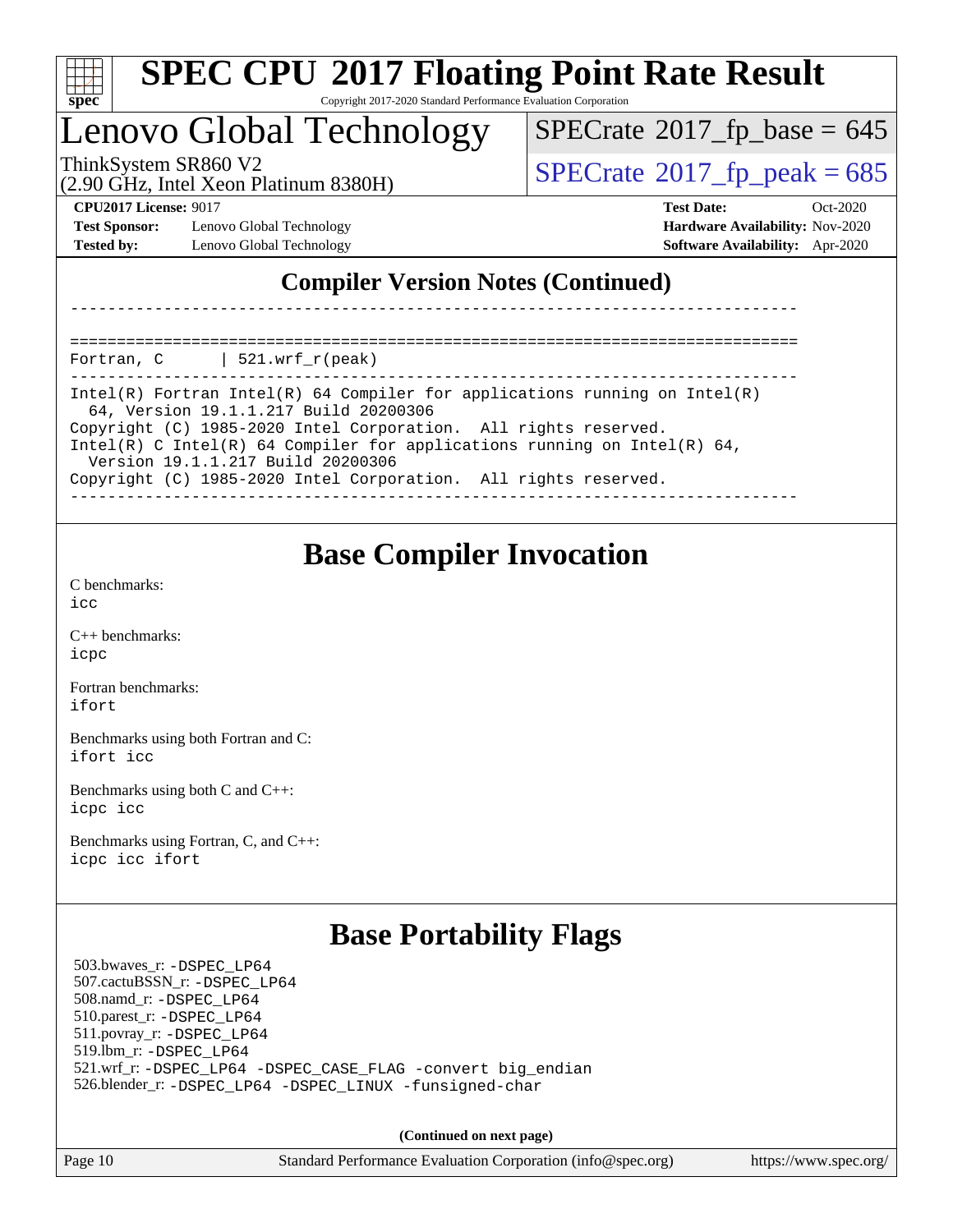

## Lenovo Global Technology

 $SPECTate$ <sup>®</sup>[2017\\_fp\\_base =](http://www.spec.org/auto/cpu2017/Docs/result-fields.html#SPECrate2017fpbase) 645

(2.90 GHz, Intel Xeon Platinum 8380H) ThinkSystem SR860 V2<br>(2.90 GHz, Intel Xeon Platinum 8380H)  $SPECrate@2017_fp\_peak = 685$  $SPECrate@2017_fp\_peak = 685$ 

**[Test Sponsor:](http://www.spec.org/auto/cpu2017/Docs/result-fields.html#TestSponsor)** Lenovo Global Technology **[Hardware Availability:](http://www.spec.org/auto/cpu2017/Docs/result-fields.html#HardwareAvailability)** Nov-2020 **[Tested by:](http://www.spec.org/auto/cpu2017/Docs/result-fields.html#Testedby)** Lenovo Global Technology **[Software Availability:](http://www.spec.org/auto/cpu2017/Docs/result-fields.html#SoftwareAvailability)** Apr-2020

**[CPU2017 License:](http://www.spec.org/auto/cpu2017/Docs/result-fields.html#CPU2017License)** 9017 **[Test Date:](http://www.spec.org/auto/cpu2017/Docs/result-fields.html#TestDate)** Oct-2020

## **[Base Portability Flags \(Continued\)](http://www.spec.org/auto/cpu2017/Docs/result-fields.html#BasePortabilityFlags)**

 527.cam4\_r: [-DSPEC\\_LP64](http://www.spec.org/cpu2017/results/res2020q4/cpu2017-20201026-24278.flags.html#suite_basePORTABILITY527_cam4_r_DSPEC_LP64) [-DSPEC\\_CASE\\_FLAG](http://www.spec.org/cpu2017/results/res2020q4/cpu2017-20201026-24278.flags.html#b527.cam4_r_baseCPORTABILITY_DSPEC_CASE_FLAG) 538.imagick\_r: [-DSPEC\\_LP64](http://www.spec.org/cpu2017/results/res2020q4/cpu2017-20201026-24278.flags.html#suite_basePORTABILITY538_imagick_r_DSPEC_LP64) 544.nab\_r: [-DSPEC\\_LP64](http://www.spec.org/cpu2017/results/res2020q4/cpu2017-20201026-24278.flags.html#suite_basePORTABILITY544_nab_r_DSPEC_LP64) 549.fotonik3d\_r: [-DSPEC\\_LP64](http://www.spec.org/cpu2017/results/res2020q4/cpu2017-20201026-24278.flags.html#suite_basePORTABILITY549_fotonik3d_r_DSPEC_LP64) 554.roms\_r: [-DSPEC\\_LP64](http://www.spec.org/cpu2017/results/res2020q4/cpu2017-20201026-24278.flags.html#suite_basePORTABILITY554_roms_r_DSPEC_LP64)

### **[Base Optimization Flags](http://www.spec.org/auto/cpu2017/Docs/result-fields.html#BaseOptimizationFlags)**

#### [C benchmarks](http://www.spec.org/auto/cpu2017/Docs/result-fields.html#Cbenchmarks):

```
-m64 -qnextgen -std=c11
-Wl,-plugin-opt=-x86-branches-within-32B-boundaries -Wl,-z,muldefs
-fuse-ld=gold -xCORE-AVX512 -Ofast -ffast-math -flto -mfpmath=sse
-funroll-loops -qopt-mem-layout-trans=4
-L/usr/local/jemalloc64-5.0.1/lib -ljemalloc
```
#### [C++ benchmarks:](http://www.spec.org/auto/cpu2017/Docs/result-fields.html#CXXbenchmarks)

```
-m64 -qnextgen -Wl,-plugin-opt=-x86-branches-within-32B-boundaries
-Wl,-z,muldefs -fuse-ld=gold -xCORE-AVX512 -Ofast -ffast-math -flto
-mfpmath=sse -funroll-loops -qopt-mem-layout-trans=4
-L/usr/local/jemalloc64-5.0.1/lib -ljemalloc
```
#### [Fortran benchmarks](http://www.spec.org/auto/cpu2017/Docs/result-fields.html#Fortranbenchmarks):

```
-m64 -Wl,-plugin-opt=-x86-branches-within-32B-boundaries -Wl,-z,muldefs
-fuse-ld=gold -xCORE-AVX512 -O3 -ipo -no-prec-div -qopt-prefetch
-ffinite-math-only -qopt-multiple-gather-scatter-by-shuffles
-qopt-mem-layout-trans=4 -nostandard-realloc-lhs -align array32byte
-auto -mbranches-within-32B-boundaries
-L/usr/local/jemalloc64-5.0.1/lib -ljemalloc
```
#### [Benchmarks using both Fortran and C](http://www.spec.org/auto/cpu2017/Docs/result-fields.html#BenchmarksusingbothFortranandC):

```
-m64 -qnextgen -std=c11
-Wl,-plugin-opt=-x86-branches-within-32B-boundaries -Wl,-z,muldefs
-fuse-ld=gold -xCORE-AVX512 -Ofast -ffast-math -flto -mfpmath=sse
-funroll-loops -qopt-mem-layout-trans=4 -O3 -ipo -no-prec-div
-qopt-prefetch -ffinite-math-only
-qopt-multiple-gather-scatter-by-shuffles -nostandard-realloc-lhs
-align array32byte -auto -mbranches-within-32B-boundaries
-L/usr/local/jemalloc64-5.0.1/lib -ljemalloc
```
#### [Benchmarks using both C and C++](http://www.spec.org/auto/cpu2017/Docs/result-fields.html#BenchmarksusingbothCandCXX):

```
-m64 -qnextgen -std=c11
-Wl,-plugin-opt=-x86-branches-within-32B-boundaries -Wl,-z,muldefs
-fuse-ld=gold -xCORE-AVX512 -Ofast -ffast-math -flto -mfpmath=sse
-funroll-loops -qopt-mem-layout-trans=4
```
**(Continued on next page)**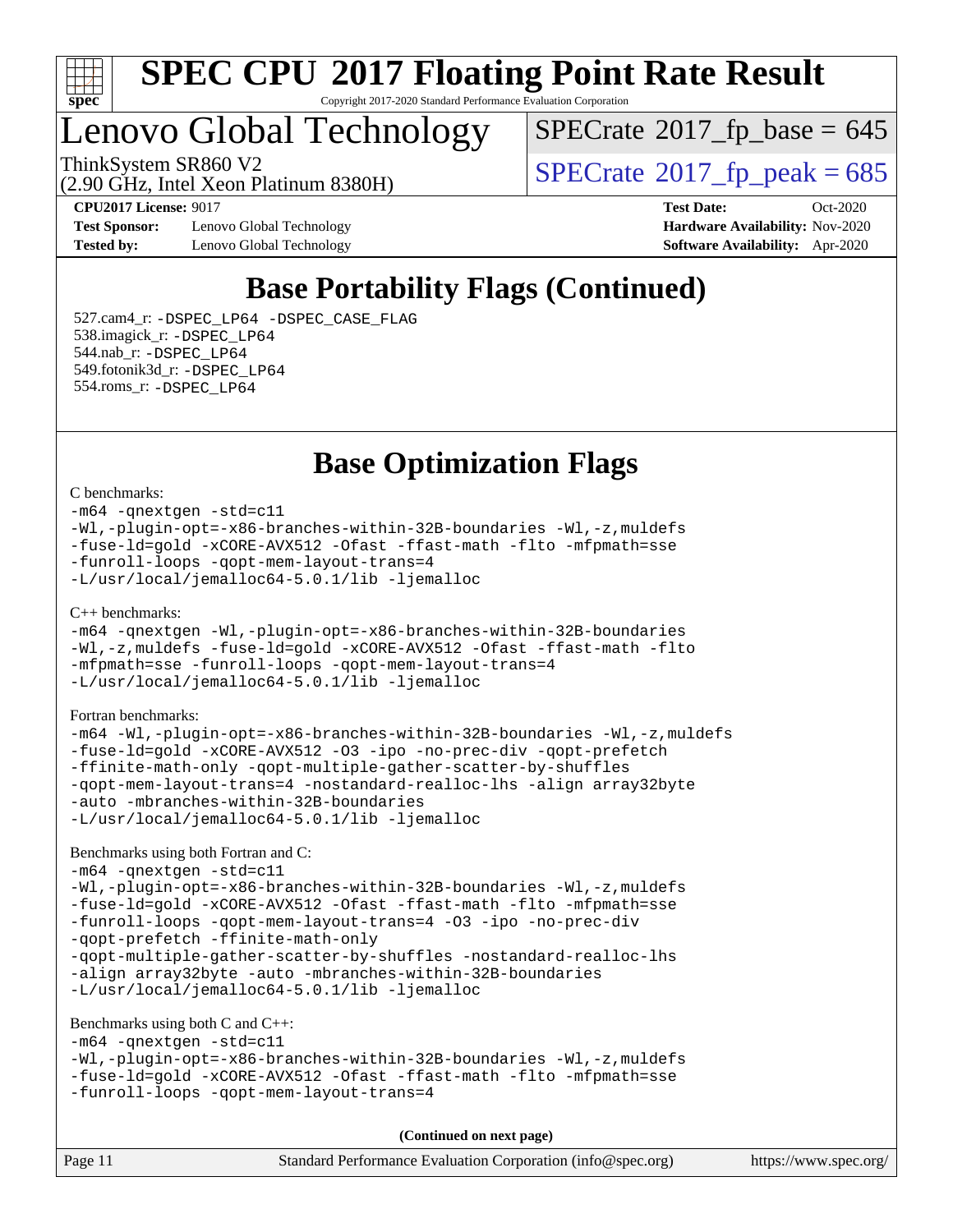

Copyright 2017-2020 Standard Performance Evaluation Corporation

## enovo Global Technology

 $SPECTate$ <sup>®</sup>[2017\\_fp\\_base =](http://www.spec.org/auto/cpu2017/Docs/result-fields.html#SPECrate2017fpbase) 645

(2.90 GHz, Intel Xeon Platinum 8380H)

ThinkSystem SR860 V2<br>(2.90 GHz, Intel Xeon Platinum 8380H)  $SPECrate@2017_fp\_peak = 685$  $SPECrate@2017_fp\_peak = 685$ 

**[Test Sponsor:](http://www.spec.org/auto/cpu2017/Docs/result-fields.html#TestSponsor)** Lenovo Global Technology **[Hardware Availability:](http://www.spec.org/auto/cpu2017/Docs/result-fields.html#HardwareAvailability)** Nov-2020 **[Tested by:](http://www.spec.org/auto/cpu2017/Docs/result-fields.html#Testedby)** Lenovo Global Technology **[Software Availability:](http://www.spec.org/auto/cpu2017/Docs/result-fields.html#SoftwareAvailability)** Apr-2020

**[CPU2017 License:](http://www.spec.org/auto/cpu2017/Docs/result-fields.html#CPU2017License)** 9017 **[Test Date:](http://www.spec.org/auto/cpu2017/Docs/result-fields.html#TestDate)** Oct-2020

## **[Base Optimization Flags \(Continued\)](http://www.spec.org/auto/cpu2017/Docs/result-fields.html#BaseOptimizationFlags)**

[Benchmarks using both C and C++](http://www.spec.org/auto/cpu2017/Docs/result-fields.html#BenchmarksusingbothCandCXX) (continued): [-L/usr/local/jemalloc64-5.0.1/lib](http://www.spec.org/cpu2017/results/res2020q4/cpu2017-20201026-24278.flags.html#user_CC_CXXbase_jemalloc_link_path64_1_cc289568b1a6c0fd3b62c91b824c27fcb5af5e8098e6ad028160d21144ef1b8aef3170d2acf0bee98a8da324cfe4f67d0a3d0c4cc4673d993d694dc2a0df248b) [-ljemalloc](http://www.spec.org/cpu2017/results/res2020q4/cpu2017-20201026-24278.flags.html#user_CC_CXXbase_jemalloc_link_lib_d1249b907c500fa1c0672f44f562e3d0f79738ae9e3c4a9c376d49f265a04b9c99b167ecedbf6711b3085be911c67ff61f150a17b3472be731631ba4d0471706)

[Benchmarks using Fortran, C, and C++:](http://www.spec.org/auto/cpu2017/Docs/result-fields.html#BenchmarksusingFortranCandCXX)

[-m64](http://www.spec.org/cpu2017/results/res2020q4/cpu2017-20201026-24278.flags.html#user_CC_CXX_FCbase_m64-icc) [-qnextgen](http://www.spec.org/cpu2017/results/res2020q4/cpu2017-20201026-24278.flags.html#user_CC_CXX_FCbase_f-qnextgen) [-std=c11](http://www.spec.org/cpu2017/results/res2020q4/cpu2017-20201026-24278.flags.html#user_CC_CXX_FCbase_std-icc-std_0e1c27790398a4642dfca32ffe6c27b5796f9c2d2676156f2e42c9c44eaad0c049b1cdb667a270c34d979996257aeb8fc440bfb01818dbc9357bd9d174cb8524)

[-Wl,-plugin-opt=-x86-branches-within-32B-boundaries](http://www.spec.org/cpu2017/results/res2020q4/cpu2017-20201026-24278.flags.html#user_CC_CXX_FCbase_f-x86-branches-within-32B-boundaries_0098b4e4317ae60947b7b728078a624952a08ac37a3c797dfb4ffeb399e0c61a9dd0f2f44ce917e9361fb9076ccb15e7824594512dd315205382d84209e912f3) [-Wl,-z,muldefs](http://www.spec.org/cpu2017/results/res2020q4/cpu2017-20201026-24278.flags.html#user_CC_CXX_FCbase_link_force_multiple1_b4cbdb97b34bdee9ceefcfe54f4c8ea74255f0b02a4b23e853cdb0e18eb4525ac79b5a88067c842dd0ee6996c24547a27a4b99331201badda8798ef8a743f577)

```
-fuse-ld=gold -xCORE-AVX512 -Ofast -ffast-math -flto -mfpmath=sse
```
[-funroll-loops](http://www.spec.org/cpu2017/results/res2020q4/cpu2017-20201026-24278.flags.html#user_CC_CXX_FCbase_f-funroll-loops) [-qopt-mem-layout-trans=4](http://www.spec.org/cpu2017/results/res2020q4/cpu2017-20201026-24278.flags.html#user_CC_CXX_FCbase_f-qopt-mem-layout-trans_fa39e755916c150a61361b7846f310bcdf6f04e385ef281cadf3647acec3f0ae266d1a1d22d972a7087a248fd4e6ca390a3634700869573d231a252c784941a8) [-O3](http://www.spec.org/cpu2017/results/res2020q4/cpu2017-20201026-24278.flags.html#user_CC_CXX_FCbase_f-O3) [-ipo](http://www.spec.org/cpu2017/results/res2020q4/cpu2017-20201026-24278.flags.html#user_CC_CXX_FCbase_f-ipo) [-no-prec-div](http://www.spec.org/cpu2017/results/res2020q4/cpu2017-20201026-24278.flags.html#user_CC_CXX_FCbase_f-no-prec-div)

[-qopt-prefetch](http://www.spec.org/cpu2017/results/res2020q4/cpu2017-20201026-24278.flags.html#user_CC_CXX_FCbase_f-qopt-prefetch) [-ffinite-math-only](http://www.spec.org/cpu2017/results/res2020q4/cpu2017-20201026-24278.flags.html#user_CC_CXX_FCbase_f_finite_math_only_cb91587bd2077682c4b38af759c288ed7c732db004271a9512da14a4f8007909a5f1427ecbf1a0fb78ff2a814402c6114ac565ca162485bbcae155b5e4258871)

[-qopt-multiple-gather-scatter-by-shuffles](http://www.spec.org/cpu2017/results/res2020q4/cpu2017-20201026-24278.flags.html#user_CC_CXX_FCbase_f-qopt-multiple-gather-scatter-by-shuffles) [-nostandard-realloc-lhs](http://www.spec.org/cpu2017/results/res2020q4/cpu2017-20201026-24278.flags.html#user_CC_CXX_FCbase_f_2003_std_realloc_82b4557e90729c0f113870c07e44d33d6f5a304b4f63d4c15d2d0f1fab99f5daaed73bdb9275d9ae411527f28b936061aa8b9c8f2d63842963b95c9dd6426b8a) [-align array32byte](http://www.spec.org/cpu2017/results/res2020q4/cpu2017-20201026-24278.flags.html#user_CC_CXX_FCbase_align_array32byte_b982fe038af199962ba9a80c053b8342c548c85b40b8e86eb3cc33dee0d7986a4af373ac2d51c3f7cf710a18d62fdce2948f201cd044323541f22fc0fffc51b6) [-auto](http://www.spec.org/cpu2017/results/res2020q4/cpu2017-20201026-24278.flags.html#user_CC_CXX_FCbase_f-auto) [-mbranches-within-32B-boundaries](http://www.spec.org/cpu2017/results/res2020q4/cpu2017-20201026-24278.flags.html#user_CC_CXX_FCbase_f-mbranches-within-32B-boundaries)

[-L/usr/local/jemalloc64-5.0.1/lib](http://www.spec.org/cpu2017/results/res2020q4/cpu2017-20201026-24278.flags.html#user_CC_CXX_FCbase_jemalloc_link_path64_1_cc289568b1a6c0fd3b62c91b824c27fcb5af5e8098e6ad028160d21144ef1b8aef3170d2acf0bee98a8da324cfe4f67d0a3d0c4cc4673d993d694dc2a0df248b) [-ljemalloc](http://www.spec.org/cpu2017/results/res2020q4/cpu2017-20201026-24278.flags.html#user_CC_CXX_FCbase_jemalloc_link_lib_d1249b907c500fa1c0672f44f562e3d0f79738ae9e3c4a9c376d49f265a04b9c99b167ecedbf6711b3085be911c67ff61f150a17b3472be731631ba4d0471706)

## **[Peak Compiler Invocation](http://www.spec.org/auto/cpu2017/Docs/result-fields.html#PeakCompilerInvocation)**

[C benchmarks](http://www.spec.org/auto/cpu2017/Docs/result-fields.html#Cbenchmarks): [icc](http://www.spec.org/cpu2017/results/res2020q4/cpu2017-20201026-24278.flags.html#user_CCpeak_intel_icc_66fc1ee009f7361af1fbd72ca7dcefbb700085f36577c54f309893dd4ec40d12360134090235512931783d35fd58c0460139e722d5067c5574d8eaf2b3e37e92)

[C++ benchmarks:](http://www.spec.org/auto/cpu2017/Docs/result-fields.html#CXXbenchmarks) [icpc](http://www.spec.org/cpu2017/results/res2020q4/cpu2017-20201026-24278.flags.html#user_CXXpeak_intel_icpc_c510b6838c7f56d33e37e94d029a35b4a7bccf4766a728ee175e80a419847e808290a9b78be685c44ab727ea267ec2f070ec5dc83b407c0218cded6866a35d07)

[Fortran benchmarks](http://www.spec.org/auto/cpu2017/Docs/result-fields.html#Fortranbenchmarks): [ifort](http://www.spec.org/cpu2017/results/res2020q4/cpu2017-20201026-24278.flags.html#user_FCpeak_intel_ifort_8111460550e3ca792625aed983ce982f94888b8b503583aa7ba2b8303487b4d8a21a13e7191a45c5fd58ff318f48f9492884d4413fa793fd88dd292cad7027ca)

[Benchmarks using both Fortran and C](http://www.spec.org/auto/cpu2017/Docs/result-fields.html#BenchmarksusingbothFortranandC): [ifort](http://www.spec.org/cpu2017/results/res2020q4/cpu2017-20201026-24278.flags.html#user_CC_FCpeak_intel_ifort_8111460550e3ca792625aed983ce982f94888b8b503583aa7ba2b8303487b4d8a21a13e7191a45c5fd58ff318f48f9492884d4413fa793fd88dd292cad7027ca) [icc](http://www.spec.org/cpu2017/results/res2020q4/cpu2017-20201026-24278.flags.html#user_CC_FCpeak_intel_icc_66fc1ee009f7361af1fbd72ca7dcefbb700085f36577c54f309893dd4ec40d12360134090235512931783d35fd58c0460139e722d5067c5574d8eaf2b3e37e92)

[Benchmarks using both C and C++](http://www.spec.org/auto/cpu2017/Docs/result-fields.html#BenchmarksusingbothCandCXX): [icpc](http://www.spec.org/cpu2017/results/res2020q4/cpu2017-20201026-24278.flags.html#user_CC_CXXpeak_intel_icpc_c510b6838c7f56d33e37e94d029a35b4a7bccf4766a728ee175e80a419847e808290a9b78be685c44ab727ea267ec2f070ec5dc83b407c0218cded6866a35d07) [icc](http://www.spec.org/cpu2017/results/res2020q4/cpu2017-20201026-24278.flags.html#user_CC_CXXpeak_intel_icc_66fc1ee009f7361af1fbd72ca7dcefbb700085f36577c54f309893dd4ec40d12360134090235512931783d35fd58c0460139e722d5067c5574d8eaf2b3e37e92)

[Benchmarks using Fortran, C, and C++:](http://www.spec.org/auto/cpu2017/Docs/result-fields.html#BenchmarksusingFortranCandCXX) [icpc](http://www.spec.org/cpu2017/results/res2020q4/cpu2017-20201026-24278.flags.html#user_CC_CXX_FCpeak_intel_icpc_c510b6838c7f56d33e37e94d029a35b4a7bccf4766a728ee175e80a419847e808290a9b78be685c44ab727ea267ec2f070ec5dc83b407c0218cded6866a35d07) [icc](http://www.spec.org/cpu2017/results/res2020q4/cpu2017-20201026-24278.flags.html#user_CC_CXX_FCpeak_intel_icc_66fc1ee009f7361af1fbd72ca7dcefbb700085f36577c54f309893dd4ec40d12360134090235512931783d35fd58c0460139e722d5067c5574d8eaf2b3e37e92) [ifort](http://www.spec.org/cpu2017/results/res2020q4/cpu2017-20201026-24278.flags.html#user_CC_CXX_FCpeak_intel_ifort_8111460550e3ca792625aed983ce982f94888b8b503583aa7ba2b8303487b4d8a21a13e7191a45c5fd58ff318f48f9492884d4413fa793fd88dd292cad7027ca)

## **[Peak Portability Flags](http://www.spec.org/auto/cpu2017/Docs/result-fields.html#PeakPortabilityFlags)**

Same as Base Portability Flags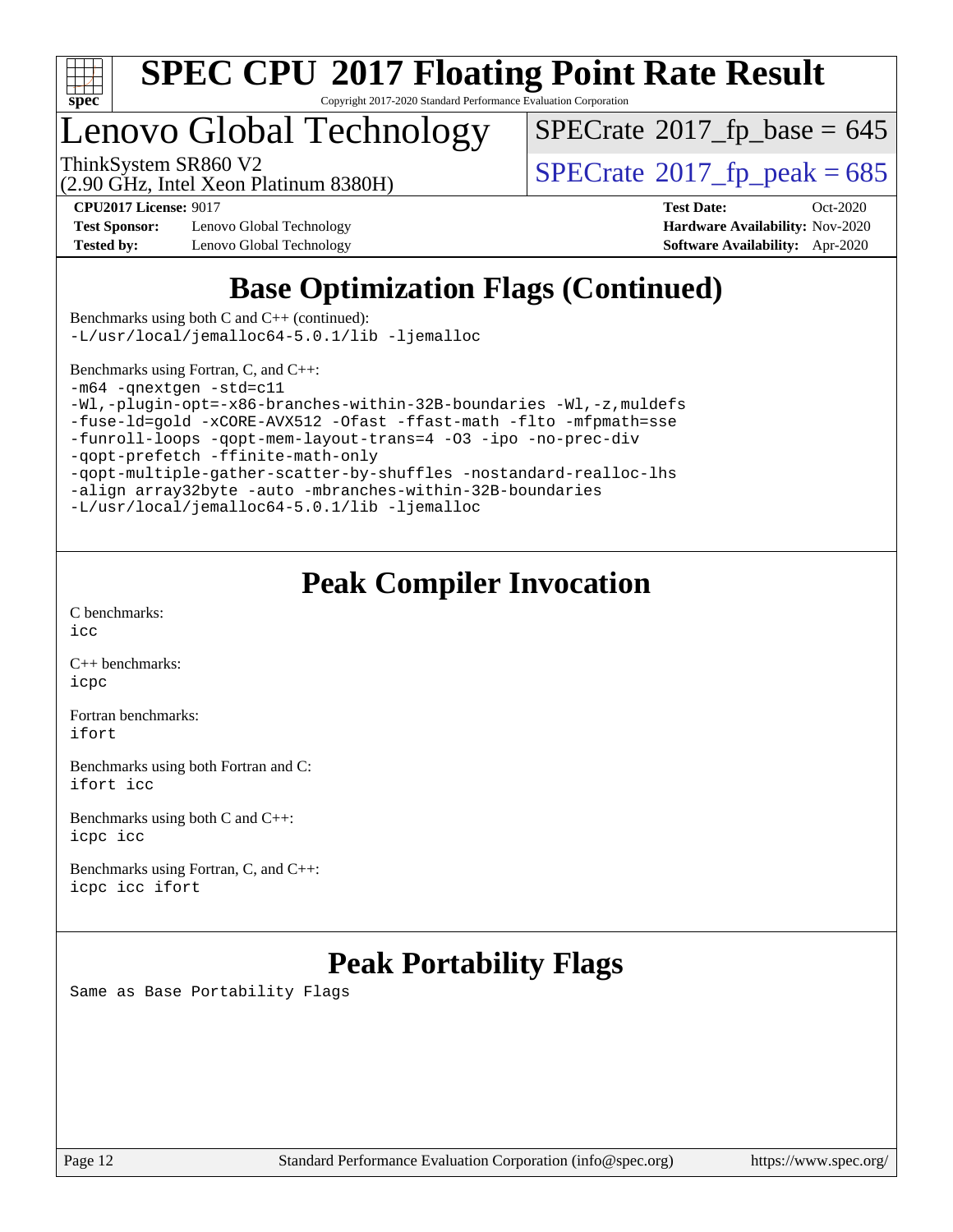

## Lenovo Global Technology

ThinkSystem SR860 V2<br>(2.90 GHz, Intel Xeon Platinum 8380H)  $SPECrate@2017_fp\_peak = 685$  $SPECrate@2017_fp\_peak = 685$  $SPECTate$ <sup>®</sup>[2017\\_fp\\_base =](http://www.spec.org/auto/cpu2017/Docs/result-fields.html#SPECrate2017fpbase) 645

(2.90 GHz, Intel Xeon Platinum 8380H)

**[Test Sponsor:](http://www.spec.org/auto/cpu2017/Docs/result-fields.html#TestSponsor)** Lenovo Global Technology **[Hardware Availability:](http://www.spec.org/auto/cpu2017/Docs/result-fields.html#HardwareAvailability)** Nov-2020 **[Tested by:](http://www.spec.org/auto/cpu2017/Docs/result-fields.html#Testedby)** Lenovo Global Technology **[Software Availability:](http://www.spec.org/auto/cpu2017/Docs/result-fields.html#SoftwareAvailability)** Apr-2020

**[CPU2017 License:](http://www.spec.org/auto/cpu2017/Docs/result-fields.html#CPU2017License)** 9017 **[Test Date:](http://www.spec.org/auto/cpu2017/Docs/result-fields.html#TestDate)** Oct-2020

## **[Peak Optimization Flags](http://www.spec.org/auto/cpu2017/Docs/result-fields.html#PeakOptimizationFlags)**

[C benchmarks:](http://www.spec.org/auto/cpu2017/Docs/result-fields.html#Cbenchmarks)

 $519.$ lbm\_r: basepeak = yes

538.imagick\_r: basepeak = yes

 $544$ .nab\_r: basepeak = yes

[C++ benchmarks:](http://www.spec.org/auto/cpu2017/Docs/result-fields.html#CXXbenchmarks)

508.namd\_r: basepeak = yes

 510.parest\_r: [-m64](http://www.spec.org/cpu2017/results/res2020q4/cpu2017-20201026-24278.flags.html#user_peakCXXLD510_parest_r_m64-icc) [-qnextgen](http://www.spec.org/cpu2017/results/res2020q4/cpu2017-20201026-24278.flags.html#user_peakCXXLD510_parest_r_f-qnextgen) [-Wl,-plugin-opt=-x86-branches-within-32B-boundaries](http://www.spec.org/cpu2017/results/res2020q4/cpu2017-20201026-24278.flags.html#user_peakLDFLAGS510_parest_r_f-x86-branches-within-32B-boundaries_0098b4e4317ae60947b7b728078a624952a08ac37a3c797dfb4ffeb399e0c61a9dd0f2f44ce917e9361fb9076ccb15e7824594512dd315205382d84209e912f3) [-Wl,-z,muldefs](http://www.spec.org/cpu2017/results/res2020q4/cpu2017-20201026-24278.flags.html#user_peakEXTRA_LDFLAGS510_parest_r_link_force_multiple1_b4cbdb97b34bdee9ceefcfe54f4c8ea74255f0b02a4b23e853cdb0e18eb4525ac79b5a88067c842dd0ee6996c24547a27a4b99331201badda8798ef8a743f577) [-fuse-ld=gold](http://www.spec.org/cpu2017/results/res2020q4/cpu2017-20201026-24278.flags.html#user_peakEXTRA_LDFLAGS510_parest_r_f-fuse-ld_920b3586e2b8c6e0748b9c84fa9b744736ba725a32cab14ad8f3d4ad28eecb2f59d1144823d2e17006539a88734fe1fc08fc3035f7676166309105a78aaabc32) [-xCORE-AVX512](http://www.spec.org/cpu2017/results/res2020q4/cpu2017-20201026-24278.flags.html#user_peakCXXOPTIMIZE510_parest_r_f-xCORE-AVX512) [-Ofast](http://www.spec.org/cpu2017/results/res2020q4/cpu2017-20201026-24278.flags.html#user_peakCXXOPTIMIZE510_parest_r_f-Ofast) [-ffast-math](http://www.spec.org/cpu2017/results/res2020q4/cpu2017-20201026-24278.flags.html#user_peakCXXOPTIMIZE510_parest_r_f-ffast-math) [-flto](http://www.spec.org/cpu2017/results/res2020q4/cpu2017-20201026-24278.flags.html#user_peakCXXOPTIMIZE510_parest_r_f-flto) [-mfpmath=sse](http://www.spec.org/cpu2017/results/res2020q4/cpu2017-20201026-24278.flags.html#user_peakCXXOPTIMIZE510_parest_r_f-mfpmath_70eb8fac26bde974f8ab713bc9086c5621c0b8d2f6c86f38af0bd7062540daf19db5f3a066d8c6684be05d84c9b6322eb3b5be6619d967835195b93d6c02afa1) [-funroll-loops](http://www.spec.org/cpu2017/results/res2020q4/cpu2017-20201026-24278.flags.html#user_peakCXXOPTIMIZE510_parest_r_f-funroll-loops) [-qopt-mem-layout-trans=4](http://www.spec.org/cpu2017/results/res2020q4/cpu2017-20201026-24278.flags.html#user_peakCXXOPTIMIZE510_parest_r_f-qopt-mem-layout-trans_fa39e755916c150a61361b7846f310bcdf6f04e385ef281cadf3647acec3f0ae266d1a1d22d972a7087a248fd4e6ca390a3634700869573d231a252c784941a8) [-L/usr/local/jemalloc64-5.0.1/lib](http://www.spec.org/cpu2017/results/res2020q4/cpu2017-20201026-24278.flags.html#user_peakEXTRA_LIBS510_parest_r_jemalloc_link_path64_1_cc289568b1a6c0fd3b62c91b824c27fcb5af5e8098e6ad028160d21144ef1b8aef3170d2acf0bee98a8da324cfe4f67d0a3d0c4cc4673d993d694dc2a0df248b) -liemalloc

[Fortran benchmarks](http://www.spec.org/auto/cpu2017/Docs/result-fields.html#Fortranbenchmarks):

```
 503.bwaves_r: -m64 -Wl,-plugin-opt=-x86-branches-within-32B-boundaries
-Wl,-z,muldefs -fuse-ld=gold -xCORE-AVX512 -O3 -ipo
-no-prec-div -qopt-prefetch -ffinite-math-only
-qopt-multiple-gather-scatter-by-shuffles
-qopt-mem-layout-trans=4 -nostandard-realloc-lhs
-align array32byte -auto -mbranches-within-32B-boundaries
-L/usr/local/jemalloc64-5.0.1/lib -ljemalloc
```
549.fotonik3d\_r: basepeak = yes

554.roms\_r: Same as 503.bwaves\_r

[Benchmarks using both Fortran and C:](http://www.spec.org/auto/cpu2017/Docs/result-fields.html#BenchmarksusingbothFortranandC)

```
 521.wrf_r: -prof-gen(pass 1) -prof-use(pass 2) -xCORE-AVX512 -O3
-ipo -no-prec-div -qopt-prefetch -ffinite-math-only
-qopt-multiple-gather-scatter-by-shuffles
-qopt-mem-layout-trans=4 -mbranches-within-32B-boundaries
-nostandard-realloc-lhs -align array32byte -auto
-L/usr/local/jemalloc64-5.0.1/lib -ljemalloc
```
 $527.cam4$ -r: basepeak = yes

[Benchmarks using both C and C++](http://www.spec.org/auto/cpu2017/Docs/result-fields.html#BenchmarksusingbothCandCXX):

**(Continued on next page)**